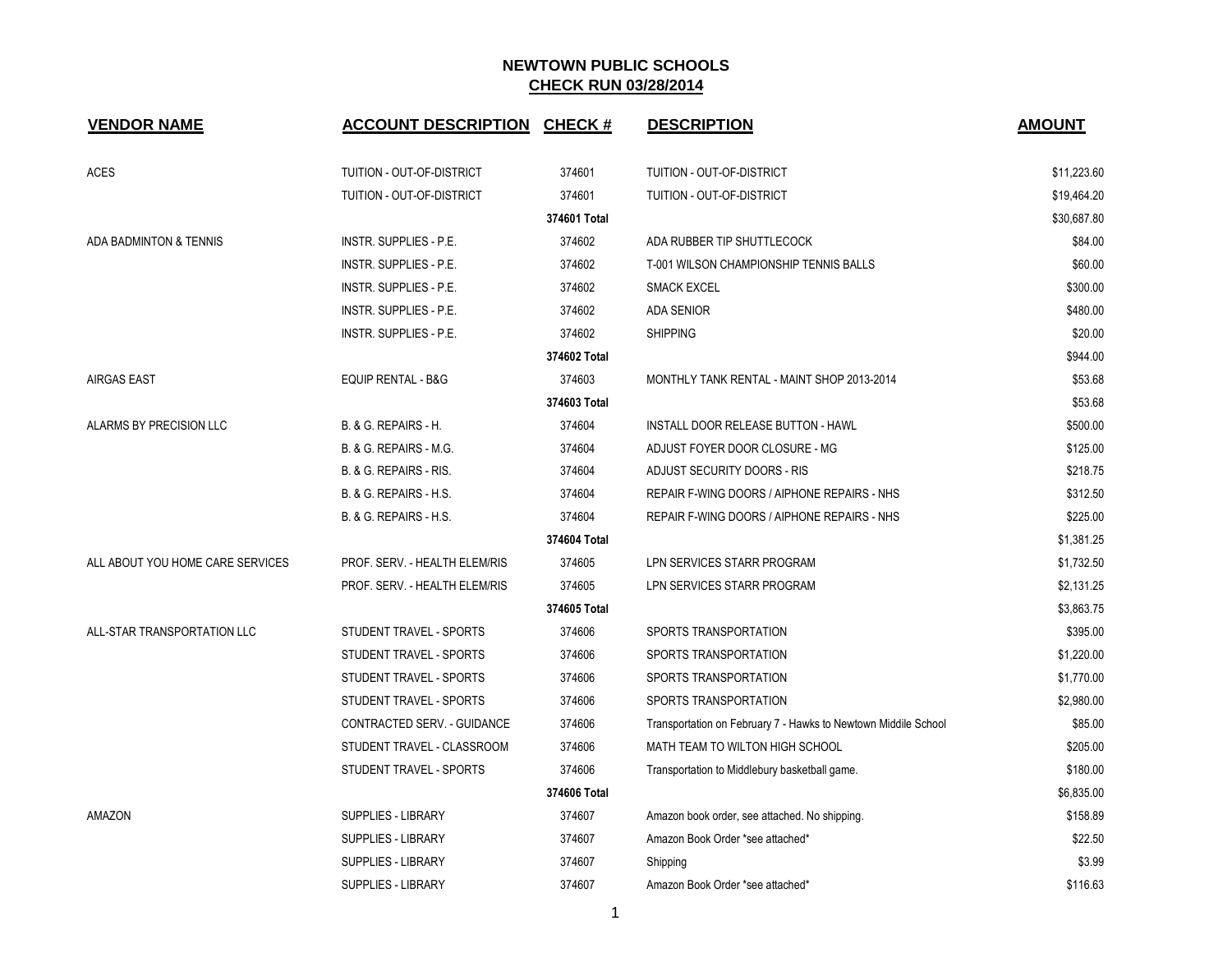| <b>VENDOR NAME</b> | <b>ACCOUNT DESCRIPTION CHECK #</b> |              | <b>DESCRIPTION</b>                                                      | <b>AMOUNT</b> |
|--------------------|------------------------------------|--------------|-------------------------------------------------------------------------|---------------|
| AMAZON             | SUPPLIES - LIBRARY                 | 374607       | Amazon Book Order *see attached*                                        | \$308.35      |
|                    | SUPPLIES - LIBRARY                 | 374607       | Amazon Book Order *see attached*                                        | \$359.37      |
|                    | SUPPLIES - LIBRARY                 | 374607       | Amazon Book Order *see attached*                                        | \$140.08      |
|                    | SUPPLIES - LIBRARY                 | 374607       | Amazon Book Order *see attached*                                        | \$3.92        |
|                    | SUPPLIES - LIBRARY                 | 374607       | Shipping                                                                | \$3.99        |
|                    | <b>SUPPLIES - LIBRARY</b>          | 374607       | Amazon Book Order *see attached*                                        | \$19.78       |
|                    | <b>SUPPLIES - LIBRARY</b>          | 374607       | Amazon Book Order *see attached*                                        | \$1.00        |
|                    | SUPPLIES - LIBRARY                 | 374607       | shipping                                                                | \$3.99        |
|                    | SUPPLIES - LIBRARY                 | 374607       | Amazon Book Order *see attached*                                        | \$110.00      |
|                    | SUPPLIES - LIBRARY                 | 374607       | Amazon Book Order *see attached*                                        | \$36.29       |
|                    | SUPPLIES - LIBRARY                 | 374607       | shipping                                                                | \$3.99        |
|                    | SUPPLIES - LIBRARY                 | 374607       | Amazon Book Order *see attached*                                        | \$26.85       |
|                    |                                    | 374607 Total |                                                                         | \$1,319.62    |
| AMAZON             | OFF. SUPPLIES - ADMIN.             | 374608       | Ipad keyboard/case                                                      | \$29.99       |
|                    | OFF. SUPPLIES - ADMIN.             | 374608       | Shipping                                                                | \$8.77        |
|                    | OFF. SUPPLIES - ADMIN.             | 374608       | Duffle bags for evacuation supplies.                                    | \$15.36       |
|                    | OFF. SUPPLIES - ADMIN.             | 374608       | Shipping                                                                | \$6.91        |
|                    | OFF. SUPPLIES - ADMIN.             | 374608       | Duffle bags for evacuation supplies.                                    | \$15.36       |
|                    | OFF. SUPPLIES - ADMIN.             | 374608       | Shipping                                                                | \$6.91        |
|                    | OFF. SUPPLIES - ADMIN.             | 374608       | Pointers for use with Smartboards.                                      | \$14.98       |
|                    | OFF. SUPPLIES - ADMIN.             | 374608       | Shipping                                                                | \$5.95        |
|                    |                                    | 374608 Total |                                                                         | \$104.23      |
| AMAZON             | INSTR. SUPPLIES - COMPUTER ED.     | 374609       | Combo-Cam Ultra 7432L & Keys 1 1/8 Cylinder Length combination cam lock | \$31.78       |
|                    | INSTR. SUPPLIES - COMPUTER ED.     | 374609       | e Cat5e Ethernet Patch Cable RJ45 computer networking                   | \$9.49        |
|                    | INSTR. SUPPLIES - COMPUTER ED.     | 374609       | Video cable RCA Male 25 ft.                                             | \$17.78       |
|                    | INSTR. SUPPLIES - COMPUTER ED.     | 374609       | Cb/Wh1 2 RCA Male/Audio 25 ft.                                          | \$23.38       |
|                    | INSTR. SUPPLIES - COMPUTER ED.     | 374609       | Media Bridge 3.5 mm Male to 2 male RCA adapter (6ft)                    | \$9.99        |
|                    | INSTR. SUPPLIES - COMPUTER ED.     | 374609       | GLS Audio 6 ft 1/8 TRS Stereo to XLR Male - 6 ft cables 3.5 mm          | \$12.99       |
|                    | INSTR. SUPPLIES - COMPUTER ED.     | 374609       | 20in x 6 out composite RCAS- Video                                      | \$69.95       |
|                    | INSTR. SUPPLIES - COMPUTER ED.     | 374609       | Shipping                                                                | \$14.99       |
|                    | INSTR. SUPPLIES - COMPUTER ED.     | 374609       | HP 15x Laserjet toner black                                             | \$799.90      |
|                    | INSTR. SUPPLIES - COMPUTER ED.     | 374609       | HP Laserjet toner 15x                                                   | \$437.94      |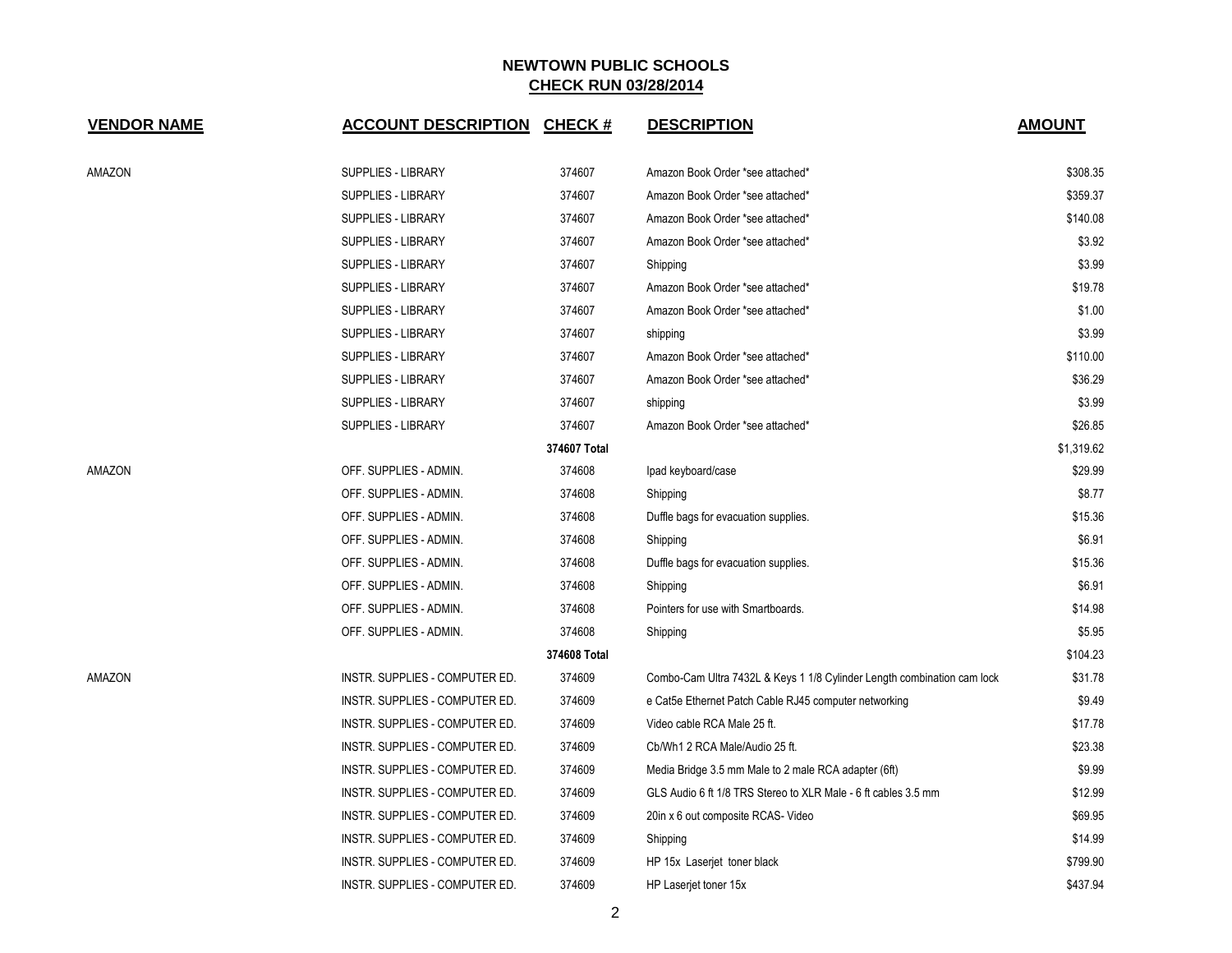| <b>VENDOR NAME</b> | <b>ACCOUNT DESCRIPTION CHECK #</b> |              | <b>DESCRIPTION</b>                                            | <b>AMOUNT</b> |
|--------------------|------------------------------------|--------------|---------------------------------------------------------------|---------------|
| AMAZON             | INSTR. SUPPLIES - COMPUTER ED.     | 374609       | Shipping                                                      | \$99.90       |
|                    | INSTR. SUPPLIES - COMPUTER ED.     | 374609       | HP 78A 2pk toner - Black Free shipping                        | \$118.18      |
|                    | INSTR. SUPPLIES - CLASSROOM        | 374609       | Panasonic RP HT21 Lightweight headphones                      | \$119.70      |
|                    | INSTR. SUPPLIES - CLASSROOM        | 374609       | Shipping                                                      | \$124.20      |
|                    |                                    | 374609 Total |                                                               | \$1,890.17    |
| <b>AMAZON</b>      | REPAIRS - TECH ED.                 | 374610       | SAMSUNG GALAXY NEXU BATTERY                                   | \$68.32       |
|                    | REPAIRS - TECH ED.                 | 374610       | SAMSUNG GALAXY REPLACEMENT KIT VIDEO                          | \$205.70      |
|                    | REPAIRS - TECH ED.                 | 374610       | SAMSUNG INTERNATIONAL BATTERY                                 | \$159.96      |
|                    | REPAIRS - TECH ED.                 | 374610       | PACK INVISIBLE CRYSTAL CLEAR SCREEN                           | \$101.49      |
|                    | REPAIRS - TECH ED.                 | 374610       | <b>TRAVEL USB WALL CHARGER</b>                                | \$29.85       |
|                    | REPAIRS - TECH ED.                 | 374610       | EXTRA LONG USB CHARGER CABLE                                  | \$14.65       |
|                    | <b>INSTR. SUPPLIES - TECH ED.</b>  | 374610       | CANON LENS- DV MICROPHONE- SHELVING- CAMERA STABILIZER        | \$44.00       |
|                    | INSTR. SUPPLIES - TECH ED.         | 374610       | CANON LENS- DV MICROPHONE- SHELVING- CAMERA STABILIZER        | \$44.00       |
|                    | INSTR. SUPPLIES - TECH ED.         | 374610       | CANON LENS- DV MICROPHONE- SHELVING- CAMERA STABILIZER        | \$159.99      |
|                    | INSTR. SUPPLIES - TECH ED.         | 374610       | CANON LENS- DV MICROPHONE- SHELVING- CAMERA STABILIZER        | \$174.90      |
|                    | INSTR. SUPPLIES - TECH ED.         | 374610       | CANON LENS- DV MICROPHONE- SHELVING- CAMERA STABILIZER        | \$219.00      |
|                    | INSTR. SUPPLIES - TECH ED.         | 374610       | CANON LENS- DV MICROPHONE- SHELVING- CAMERA STABILIZER        | \$378.00      |
|                    | INSTR. SUPPLIES - TECH ED.         | 374610       | CANON LENS- DV MICROPHONE- SHELVING- CAMERA STABILIZER        | \$12.55       |
|                    | INSTR. SUPPLIES - SOC. STUDIES     | 374610       | APPLE MINI DISPLAY PORT TO VGA ADAPTER MB512/B APPLE COMPUTEI | \$28.40       |
|                    | INSTR. SUPPLIES - CLASSROOM        | 374610       | Bulk Disposable Headphones Stereo TT-1 White Ear buds 25 Pack | \$169.95      |
|                    | <b>INSTR. SUPPLIES - ART</b>       | 374610       | THE REPURPOSE LIBRARY-33 CRAFT PROJECTS THAT GIVE OLD BOOK    | \$39.58       |
|                    | INSTR. SUPPLIES - CLASSROOM        | 374610       | PENCILS- EAR BUDS- AND ZIPLOC BAGS T                          | \$11.82       |
|                    | INSTR. SUPPLIES - CLASSROOM        | 374610       | PENCILS- EAR BUDS- AND ZIPLOC BAGS TO BE USED FOR CAPT        | \$274.45      |
|                    | INSTR. SUPPLIES - CLASSROOM        | 374610       | PENCILS- EAR BUDS- AND ZIPLOC BAGS TO BE USED FOR CAPT        | \$29.95       |
|                    |                                    | 374610 Total |                                                               | \$2.166.56    |
| AMERICAN RED CROSS | STAFF TRAIN. - HEALTH ADMIN.       | 374611       | CPR/FIRST AID & AED TRAINING 2013/14                          | \$285.00      |
|                    | STAFF TRAIN. - HEALTH ADMIN.       | 374611       | CPR/FIRST AID & AED TRAINING 2013/14                          | \$35.00       |
|                    |                                    | 374611 Total |                                                               | \$320.00      |
| <b>ANDERSON'S</b>  | OFF. SUPPLIES - ADMIN.             | 374612       | Student Leader (with Star) Pin, Item # P1161,                 | \$206.10      |
| <b>ANDERSON'S</b>  | OFF. SUPPLIES - ADMIN.             | 374612       | Shipping and Handling charges                                 | \$37.99       |
|                    |                                    | 374612 Total |                                                               | \$244.09      |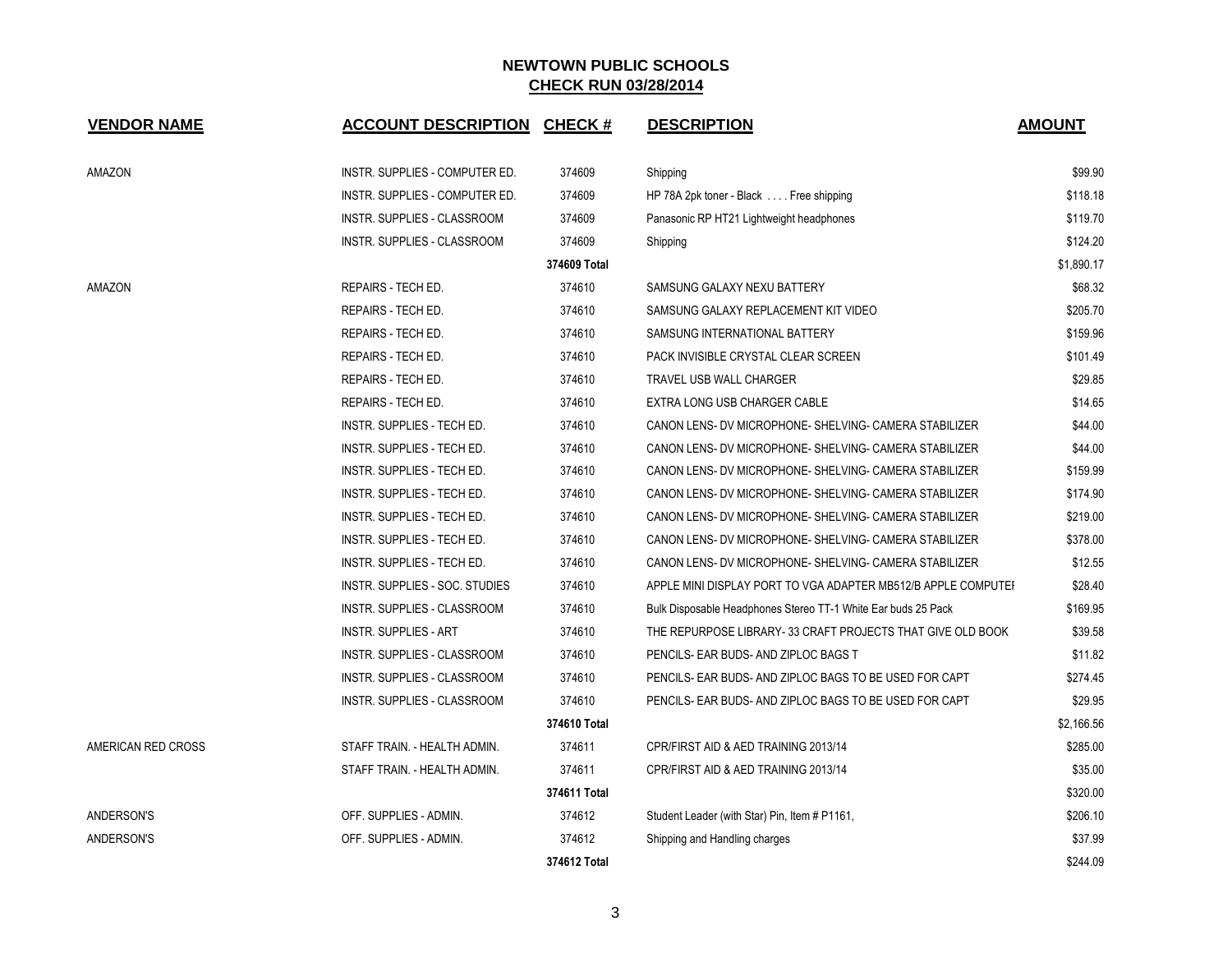| <b>VENDOR NAME</b>             | <b>ACCOUNT DESCRIPTION CHECK #</b> |              | <b>DESCRIPTION</b>                                                      | <b>AMOUNT</b> |
|--------------------------------|------------------------------------|--------------|-------------------------------------------------------------------------|---------------|
| <b>APPERSON</b>                | <b>INSTR. SUPPLIES - MUSIC</b>     | 374613       | Answer Sheets, 60 MC answer, Item 20020                                 | \$134.00      |
|                                | <b>INSTR. SUPPLIES - MUSIC</b>     | 374613       | Answer Sheets, 60 MC, Item 29000.                                       | \$146.00      |
|                                | INSTR. SUPPLIES - MUSIC            | 374613       | Shipping charge                                                         | \$58.50       |
|                                |                                    | 374613 Total |                                                                         | \$338.50      |
| AQUARION WATER COMPANY OF CT   | WATER - H.                         | 374614       | WATER 200332183                                                         | \$320.83      |
|                                | WATER - S.H.                       | 374614       | WATER 200326171                                                         | \$190.72      |
|                                | WATER - M.G.                       | 374614       | WATER 200331002                                                         | \$411.35      |
|                                | WATER - M.S.                       | 374614       | WATER200330637                                                          | \$790.42      |
|                                | WATER - H.S.                       | 374614       | WATER 200328870                                                         | \$2,131.25    |
|                                | WATER - H.S.                       | 374614       | WATER 200328345                                                         | \$190.72      |
|                                | WATER - H.S.                       | 374614       | WATER 200331205                                                         | \$31.78       |
|                                |                                    | 374614 Total |                                                                         | \$4,067.07    |
| ASSOCIATED REFUSE HAULERS      | <b>REFUSE REMOVAL</b>              | 374615       | EXTRA DUMPSTER PICKUPS 2013-2014                                        | \$353.20      |
|                                |                                    | 374615 Total |                                                                         | \$353.20      |
| AT&T                           | TELEPHONE & CABLE                  | 374616       | <b>SERVICES 2013/14</b>                                                 | \$656.09      |
|                                |                                    | 374616 Total |                                                                         | \$656.09      |
|                                | <b>TELEPHONE &amp; CABLE</b>       | 374617       | <b>SERVICES 2013/14</b>                                                 | \$66.65       |
|                                |                                    | 374617 Total |                                                                         | \$66.65       |
|                                | <b>TELEPHONE &amp; CABLE</b>       | 374618       | <b>SERVICES 2013/14</b>                                                 | \$66.65       |
|                                |                                    | 374618 Total |                                                                         | \$66.65       |
|                                | <b>TELEPHONE &amp; CABLE</b>       | 374619       | <b>SERVICES 2013/14</b>                                                 | \$83.04       |
|                                |                                    | 374619 Total |                                                                         | \$83.04       |
| ATRION NETWORKING CORPORATION  | EQUIPMENT - INFO. TECH.            | 374620       | Cicso phones, installation, licenses, Professional Engineering Services | \$5,986.47    |
|                                |                                    | 374620 Total |                                                                         | \$5,986.47    |
| BAKER & TAYLOR INC.            | SUPPLIES - LIBRARY                 | 374621       | Books and processing not to excede \$2,000. No shipping and handling.   | \$1,996.54    |
|                                |                                    | 374621 Total |                                                                         | \$1,996.54    |
| ANNETTE BARBOUR                | TRANS. - LOCAL SPECIAL ED          | 374622       | SERV 03/10/14 THRU 03/14/14                                             | \$400.00      |
|                                | TRANS. - LOCAL SPECIAL ED          | 374622       | SERV 03/17/14 THRU 03/21/14                                             | \$400.00      |
|                                |                                    | 374622 Total |                                                                         | \$800.00      |
| <b>BARNES &amp; NOBLE INC.</b> | <b>TEXTBOOKS - ENGLISH</b>         | 374623       | 9780140283334 Lord of the Flies Promo Quote #3099                       | \$752.40      |
|                                | <b>TEXTBOOKS - ENGLISH</b>         | 374623       | 9781451673319 Fahrenheit 451 Promo Quote #3091                          | \$483.00      |
|                                |                                    | 374623 Total |                                                                         | \$1,235.40    |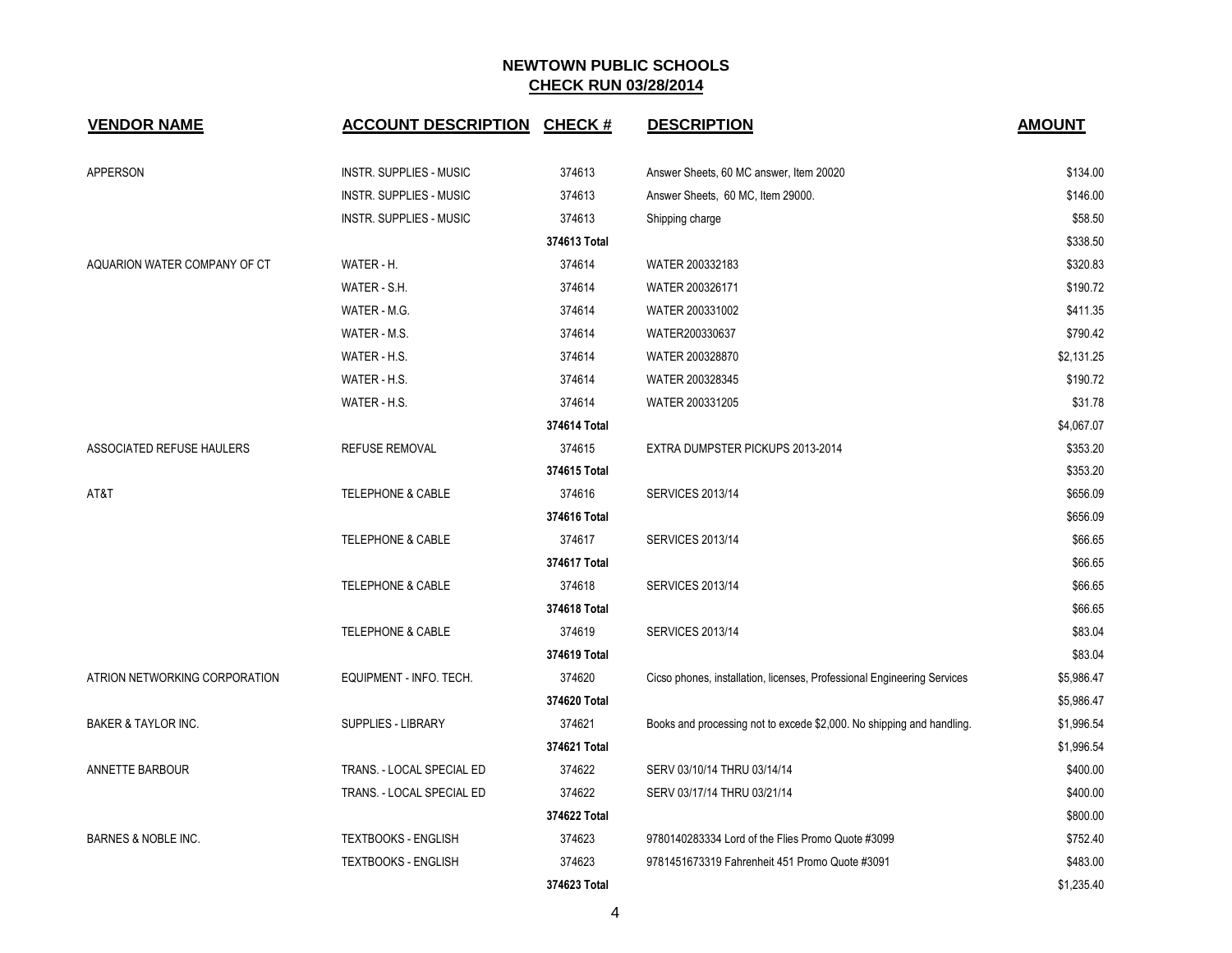| <b>VENDOR NAME</b>               | <b>ACCOUNT DESCRIPTION</b>         | <b>CHECK#</b> | <b>DESCRIPTION</b>                                                      | <b>AMOUNT</b> |
|----------------------------------|------------------------------------|---------------|-------------------------------------------------------------------------|---------------|
| <b>LAURA BATTISTI</b>            | INSTR. SUPPLIES - CLASSROOM        | 374624        | <b>NEASC MEETING</b>                                                    | \$25.18       |
|                                  |                                    | 374624 Total  |                                                                         | \$25.18       |
| THE BEE PUBLISHING CO.           | ADVERTISING - SUPER.               | 374625        | ADV FEB 2014 #4028                                                      | \$431.80      |
|                                  |                                    | 374625 Total  |                                                                         | \$431.80      |
| <b>BER</b>                       | STAFF TRAIN. - STAFF DEVELOP.      | 374626        | Using iPAds and other cutting edge Technology March 27, 2014 Bristol CT | \$229.00      |
|                                  |                                    | 374626 Total  |                                                                         | \$229.00      |
| BERCHEM, MOSES & DEVLIN, P.C.    | PROF. SERV. - SP. ED. LEGAL        | 374627        | SERV SP ED                                                              | \$4,036.67    |
|                                  | PROF. SERV. - SUPER.               | 374627        | SERV GEN ED                                                             | \$3,627.23    |
|                                  |                                    | 374627 Total  |                                                                         | \$7,663.90    |
| BILL FLOOD'S GOLF PRO SHOP       | <b>INSTR. SUPPLIES - SPORTS</b>    | 374628        | <b>GOLF BALLS</b>                                                       | \$540.00      |
|                                  | <b>INSTR. SUPPLIES - SPORTS</b>    | 374628        | <b>GOLF BALLS</b>                                                       | \$360.00      |
|                                  | <b>INSTR. SUPPLIES - SPORTS</b>    | 374628        | LOGO                                                                    | \$75.00       |
|                                  | <b>INSTR. SUPPLIES - SPORTS</b>    | 374628        | <b>SHIPPING</b>                                                         | \$30.00       |
|                                  |                                    | 374628 Total  |                                                                         | \$1,005.00    |
| <b>BLANCHETTE SPORTING GOODS</b> | <b>INSTR. SUPPLIES - SPORTS</b>    | 374629        | BASEBALL GLOVES- BATS- JUGS- HOME PLATES- BASE- SEE CART                | \$2,986.50    |
|                                  |                                    | 374629 Total  |                                                                         | \$2,986.50    |
| <b>BLICK ART MATERIALS</b>       | <b>INSTR. SUPPLIES - ART</b>       | 374630        | Prism color Premier Soft Core Colored Pencils - WHITE Item#B20508-1001  | \$44.64       |
|                                  | <b>INSTR. SUPPLIES - ART</b>       | 374630        | Prism color Premier Soft Core Colored Pencils-COOL GREY                 | \$11.16       |
|                                  | <b>INSTR. SUPPLIES - ART</b>       | 374630        | Crayola Premium Watercolor Sets-16 colors<br>Item #B00309-0009          | \$75.60       |
|                                  | <b>INSTR. SUPPLIES - ART</b>       | 374630        | Bick Scholastic TaklonRounds-long handle #12 Item #B05385-1012          | \$25.92       |
|                                  |                                    | 374630 Total  |                                                                         | \$157.32      |
| <b>BLUE LABEL BATTERY INC.</b>   | <b>INSTR. SUPPLIES - CLASSROOM</b> | 374631        | lamps for projectors (XD500U-ST and XD520U) Blue Label part #73715X.    | \$507.00      |
|                                  | REPAIRS - INFO. TECH.              | 374631        | ACAdapter for Dell Latitude 2120                                        | \$136.00      |
|                                  | REPAIRS - INFO. TECH.              | 374631        | Battery for Latitude 2120 SKU 312-0142-BLQuote 140312-RMNO SHIPPING     | \$248.00      |
|                                  |                                    | 374631 Total  |                                                                         | \$891.00      |
| THE BOOKSOURCE                   | TEXTBOOKS - CURR. DEVELOP.         | 374632        | Custom Titles for Gr. 5/6 Columbia Reading Network                      | \$127.40      |
|                                  | TEXTBOOKS - CURR. DEVELOP.         | 374632        | Custom Titles for Gr. 5/6 Columbia Reading Network                      | \$16,734.69   |
|                                  | TEXTBOOKS - CURR. DEVELOP.         | 374632        | Custom Titles for Gr. 5/6 Columbia Reading Network                      | \$6,358.04    |
|                                  | INSTR. SUPPLIES - CLASSROOM        | 374632        | Clementine K-4 ISBN 9780786838837                                       | \$85.31       |
|                                  |                                    | 374632 Total  |                                                                         | \$23,305.44   |
| <b>CHRIS BRAY</b>                | STAFF TRAIN. - SPORTS              | 374633        | TRAVEL NEW ENGLAND WRESTLING                                            | \$262.71      |
|                                  |                                    | 374633 Total  |                                                                         | \$262.71      |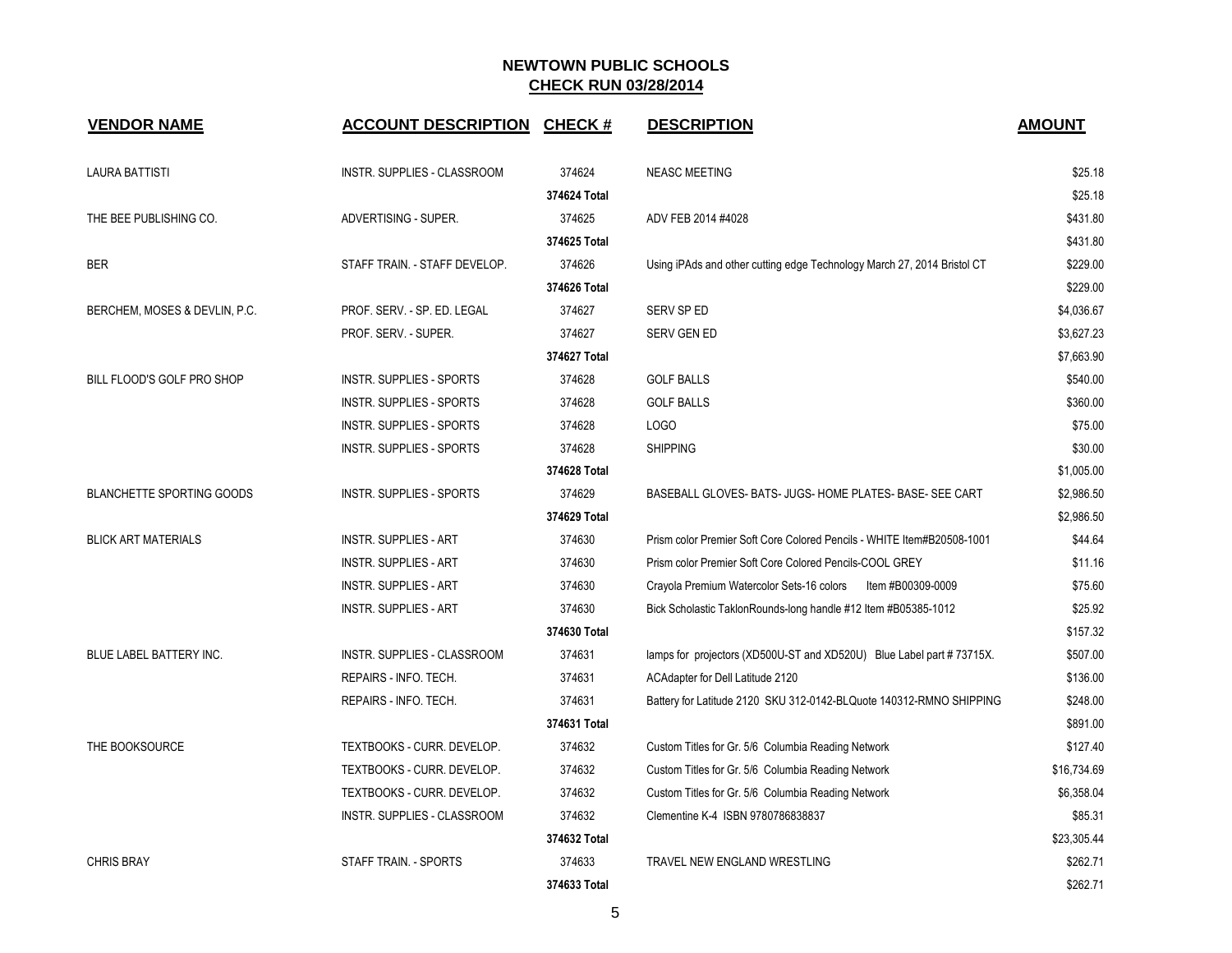| <b>VENDOR NAME</b>                  | <b>ACCOUNT DESCRIPTION</b>      | <b>CHECK#</b> | <b>DESCRIPTION</b>                                | <b>AMOUNT</b> |
|-------------------------------------|---------------------------------|---------------|---------------------------------------------------|---------------|
| BROOK FARM METALWORKS INC.          | B. & G. REPAIRS - RIS.          | 374634        | WELD CRACK IN BOILER SECTION - RIS                | \$190.00      |
|                                     |                                 | 374634 Total  |                                                   | \$190.00      |
| BROOKS ENVIRONMENTAL CONSULTING LLC | PROF. SERV. - B. & G.           | 374635        | ASBESTOS DESIGNATED PERSON 2013-2014              | \$850.00      |
|                                     |                                 | 374635 Total  |                                                   | \$850.00      |
| <b>BSN SPORTS INC.</b>              | <b>INSTR. SUPPLIES - SPORTS</b> | 374636        | CASE OF TENNIS BALLS B-14 MTPENCAN 24             | \$999.90      |
|                                     | <b>INSTR. SUPPLIES - SPORTS</b> | 374636        | <b>SHIPPING</b>                                   | \$100.00      |
|                                     |                                 | 374636 Total  |                                                   | \$1,099.90    |
| CAPSTONE PRESS INC.                 | TEXTBOOKS - CLASSROOM           | 374637        | Uniquely Connecticut 9781403445032                | \$71.92       |
|                                     | TEXTBOOKS - CLASSROOM           | 374637        | NY Facts and Symbols 9780736822626                | \$63.96       |
|                                     | TEXTBOOKS - CLASSROOM           | 374637        | Maine Facts and Symbols 9780736822497             | \$63.96       |
|                                     | TEXTBOOKS - CLASSROOM           | 374637        | Maryland Facts and Symbols 9780736822503          | \$63.96       |
|                                     | TEXTBOOKS - CLASSROOM           | 374637        | New Jersey Facts and Symbols 9780736822602        | \$63.96       |
|                                     | TEXTBOOKS - CLASSROOM           | 374637        | Rhode Island Facts and Symbols 9780136822701      | \$63.96       |
|                                     |                                 | 374637 Total  |                                                   | \$391.72      |
| CAROLINA BIOLOGICAL SUPPLY COMPANY  | INSTR. SUPPLIES - CLASSROOM     | 374638        | see attached-Ddnot ship until called by customer. | \$670.29      |
|                                     |                                 | 374638 Total  |                                                   | \$670.29      |
| <b>JUDY CATANESE</b>                | INSTR. SUPPLIES - CLASSROOM     | 374639        | <b>LAB SUPPLIES</b>                               | \$56.53       |
|                                     |                                 | 374639 Total  |                                                   | \$56.53       |
| CDW GOVERNMENT, INC.                | INSTR. SUPPLIES - INFO. TECH.   | 374640        | VGA HDD M/M 6 FT Part # 546361NO SHIPPING         | \$375.00      |
|                                     |                                 | 374640 Total  |                                                   | \$375.00      |
| <b>CED</b>                          | B. & G. REPAIRS - RIS.          | 374641        | STAIRWELL LIGHTING - RIS                          | \$498.80      |
|                                     | B. & G. REPAIRS - RIS.          | 374641        | STAIRWELL LIGHTING - RIS                          | \$2,239.00    |
|                                     | B. & G. REPAIRS - H.S.          | 374641        | <b>EXIT SIGN REPAIRS - NHS</b>                    | \$120.00      |
|                                     |                                 | 374641 Total  |                                                   | \$2,857.80    |
| <b>CES</b>                          | REPAIRS - SP/HEAR.              | 374642        | <b>TECH EVAL 2/10/14</b>                          | \$910.00      |
|                                     |                                 | 374642 Total  |                                                   | \$910.00      |
| CHAINSAWS UNLIMITED, INC.           | <b>REPAIRS - CUSTODIAL</b>      | 374643        | <b>SNOW BLOWER REPAIRS</b>                        | \$593.30      |
|                                     | <b>REPAIRS - CUSTODIAL</b>      | 374643        | <b>SNOW BLOWER REPAIRS</b>                        | \$383.90      |
|                                     | <b>REPAIRS - CUSTODIAL</b>      | 374643        | <b>SNOW BLOWER REPAIRS</b>                        | \$484.50      |
|                                     | <b>REPAIRS - CUSTODIAL</b>      | 374643        | <b>SNOW BLOWER REPAIRS</b>                        | \$151.49      |
|                                     | <b>REPAIRS - CUSTODIAL</b>      | 374643        | <b>SNOW BLOWER REPAIRS</b>                        | \$87.05       |
|                                     |                                 | 374643 Total  |                                                   | \$1,700.24    |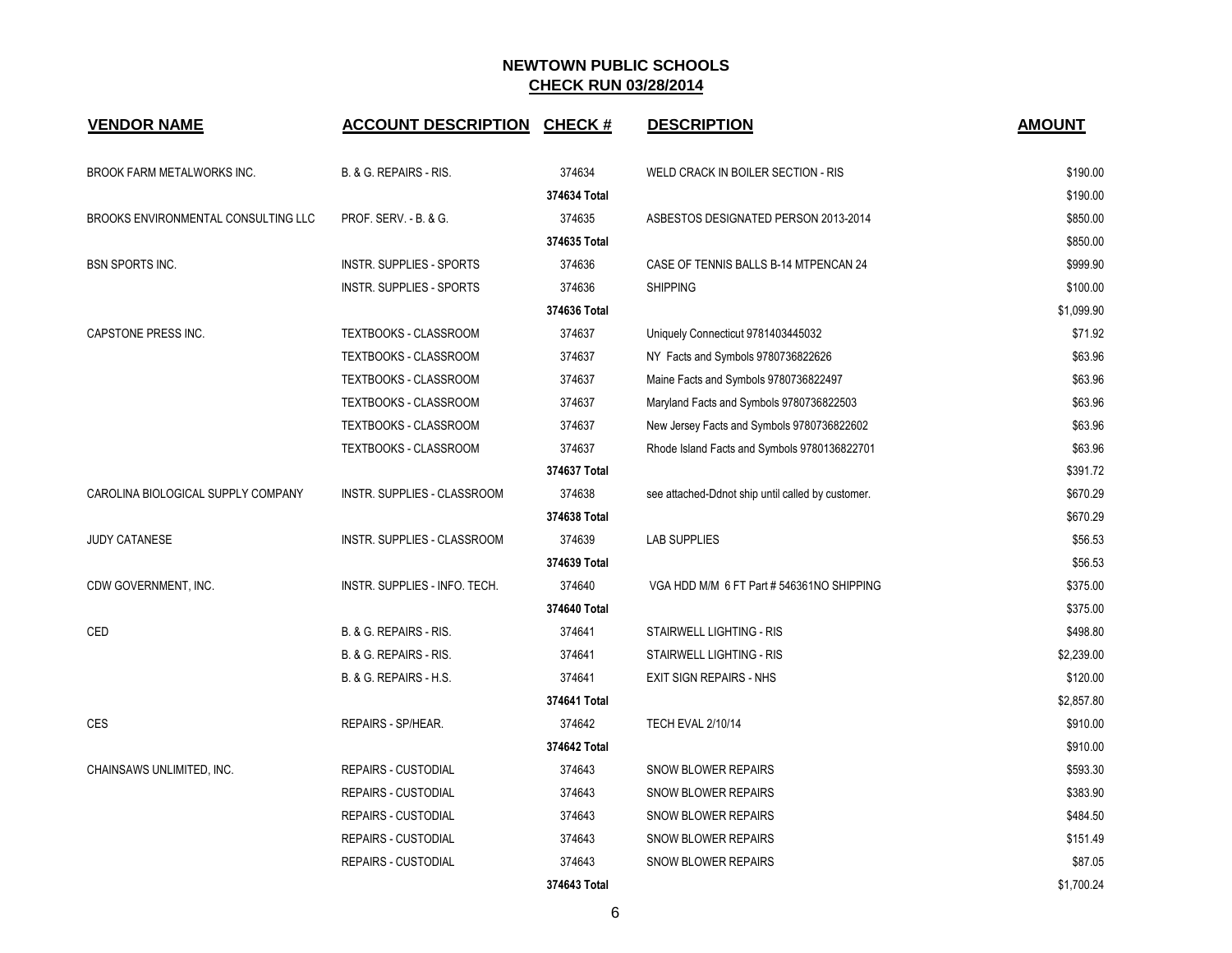| <b>VENDOR NAME</b>                   | <b>ACCOUNT DESCRIPTION</b>     | <b>CHECK#</b> | <b>DESCRIPTION</b>                                                   | <b>AMOUNT</b> |
|--------------------------------------|--------------------------------|---------------|----------------------------------------------------------------------|---------------|
| <b>CIRMA</b>                         | WORKERS COMP.                  | 374644        | WORKER S COMP 4TH QTR. PREMIUM                                       | \$106,590.00  |
|                                      | PROPERTY INSURANCE             | 374644        | LAP 2013/14 PAYMENT 4 04/01/2014                                     | (\$6,163.00)  |
|                                      | PROPERTY INSURANCE             | 374644        | LAP 2013/14 PAYMENT 4 04/01/2014                                     | \$63,369.00   |
|                                      | TRANS. INSURANCE               | 374644        | LAP 2013/14 PAYMENT 4 04/01/2014                                     | (\$1,380.00)  |
|                                      | <b>TRANS. INSURANCE</b>        | 374644        | LAP 2013/14 PAYMENT 4 04/01/2014                                     | \$1,380.00    |
|                                      |                                | 374644 Total  |                                                                      | \$163,796.00  |
| <b>CMEA</b>                          | STAFF TRAIN. - CLASSROOM       | 374645        | CT MUSIC EDUCATORS CONFERENCE REGISTRATION FEE                       | \$300.00      |
|                                      |                                | 374645 Total  |                                                                      | \$300.00      |
| <b>COMPASS GROUP</b>                 | REPAIRS - CAFETERIA            | 374646        | REIMBURSE CHARTWELL'S VAN REPAIRS                                    | \$916.22      |
|                                      |                                | 374646 Total  |                                                                      | \$916.22      |
| CONN JUNIOR REPUBLIC INC.            | TUITION - OUT-OF-DISTRICT      | 374647        | ONE TO ONE SERVICES FOR IV                                           | \$2,411.36    |
|                                      |                                | 374647 Total  |                                                                      | \$2,411.36    |
| <b>CONNECTICUT LIGHT &amp; POWER</b> | ELECTRICITY - H.               | 374648        | UTIL 51084633023                                                     | \$2,906.92    |
|                                      | ELECTRICITY - S.H.             | 374648        | UTIL 51934736059                                                     | \$9,555.37    |
|                                      | ELECTRICITY - RIS.             | 374648        | UTIL 51984466011                                                     | \$378.92      |
|                                      | ELECTRICITY - H.S.             | 374648        | UTIL 51318375011                                                     | \$134.35      |
|                                      | ELECTRICITY - H.S.             | 374648        | UTIL 51223253097                                                     | \$39.23       |
|                                      |                                | 374648 Total  |                                                                      | \$13,014.79   |
| COUNTY ELECTRIC CONSTRUCTION INC.    | B. & G. IMPROVE - HOM.         | 374649        | NEW GENERATOR PANEL / HOOKUP - HOM                                   | \$12,045.00   |
|                                      | B. & G. IMPROVE - HOM.         | 374649        | NEW GENERATOR PANEL / HOOKUP - HOM                                   | \$325.00      |
|                                      | B. & G. IMPROVE - HOM.         | 374649        | NEW GENERATOR PANEL / HOOKUP - HOM                                   | \$682.00      |
|                                      |                                | 374649 Total  |                                                                      | \$13,052.00   |
| AMY DEEB                             | INSTR. SUPPLIES - SOC. STUDIES | 374650        | <b>AMAZON SUPPLIES</b>                                               | \$18.97       |
|                                      |                                | 374650 Total  |                                                                      | \$18.97       |
| DEMCO INC.                           | <b>SUPPLIES - LIBRARY</b>      | 374651        | P142-1724 White, foil spine labels. Price reflects 18% CLC discount. | \$43.46       |
|                                      | SUPPLIES - LIBRARY             | 374651        | P16740700 Scotch #845 Book Tape 3 in. Price reflects CLC Bid C 20081 | \$7.49        |
|                                      |                                | 374651 Total  |                                                                      | \$50.95       |
| JOANNA DIAZ                          | INSTR. SUPPLIES - ENGLISH      | 374652        | <b>IBOOK'S</b>                                                       | \$22.98       |
|                                      |                                | 374652 Total  |                                                                      | \$22.98       |
| <b>DIGITAL BACKOFFICE</b>            | CONTRACTED SERV. - INFO. TECH. | 374653        | ACN - Radio Frequency survey of existing HP Wi-Fi Network            | \$2,400.00    |
|                                      |                                | 374653 Total  |                                                                      | \$2,400.00    |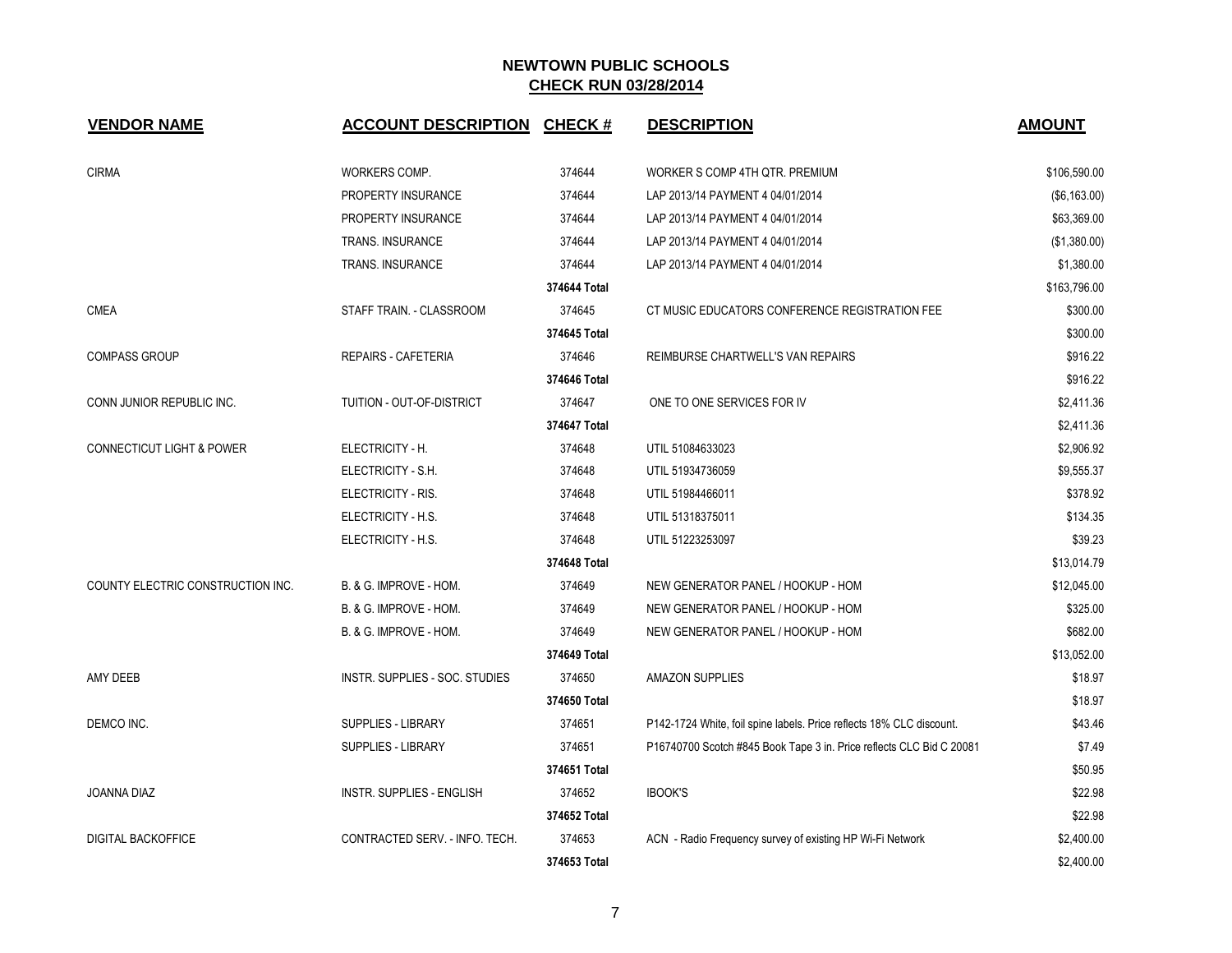| <b>VENDOR NAME</b>                | <b>ACCOUNT DESCRIPTION CHECK #</b>  |              | <b>DESCRIPTION</b>                                             | <b>AMOUNT</b> |
|-----------------------------------|-------------------------------------|--------------|----------------------------------------------------------------|---------------|
| <b>DIRECT ENERGY BUSINESS</b>     | ELECTRICITY - RIS.                  | 374654       | ELEC 1130809                                                   | \$11,735.71   |
|                                   | ELECTRICITY - M.S.                  | 374654       | ELEC 1130816                                                   | \$6,111.44    |
|                                   |                                     | 374654 Total |                                                                | \$17,847.15   |
| DUMOUCHEL PAPER CO.               | <b>B&amp;G SUPPLIES - CUSTODIAL</b> | 374655       | ICE MELT, LYSOL, TRASH LINERS, RECYCLE BASKETS - CUST SUPPLIES | \$1,886.50    |
|                                   | <b>B&amp;G SUPPLIES - CUSTODIAL</b> | 374655       | ICE MELT, LYSOL, TRASH LINERS, RECYCLE BASKETS - CUST SUPPLIES | \$1,747.89    |
|                                   | <b>B&amp;G SUPPLIES - CUSTODIAL</b> | 374655       | ICE MELT, LYSOL, TRASH LINERS, RECYCLE BASKETS - CUST SUPPLIES | \$1,844.10    |
|                                   | <b>B&amp;G SUPPLIES - CUSTODIAL</b> | 374655       | ICE MELT, LYSOL, TRASH LINERS, RECYCLE BASKETS - CUST SUPPLIES | \$661.75      |
|                                   |                                     | 374655 Total |                                                                | \$6,140.24    |
| EAST COAST SIGN & SUPPLY INC.     | <b>B&amp;G SUPPLIES - MAINT.</b>    | 374656       | CARBON MONOXIDE DETECTOR SIGNS                                 | \$332.00      |
|                                   |                                     | 374656 Total |                                                                | \$332.00      |
| <b>EAST HAVEN BUILDERS SUPPLY</b> | <b>B. &amp; G. REPAIRS - H.S.</b>   | 374657       | LUMBER (REPAIR PARTS NHS)                                      | \$143.46      |
|                                   |                                     | 374657 Total |                                                                | \$143.46      |
| EAST RIVER ENERGY INC.            | FUEL OIL - GEN.                     | 374658       | FUEL OIL 5037H                                                 | \$1,163.58    |
|                                   | FUEL OIL - GEN.                     | 374658       | FUEL OIL 5037H                                                 | \$1,261.60    |
|                                   | FUEL OIL - GEN.                     | 374658       | FUEL OIL 5037H                                                 | \$1,242.63    |
|                                   | FUEL OIL - H.                       | 374658       | FUEL OIL 5037H                                                 | \$4,331.80    |
|                                   | FUEL OIL - S.H.                     | 374658       | FUEL OIL 4979N                                                 | \$23,884.48   |
|                                   | FUEL OIL - M.G.                     | 374658       | FUEL OIL 5037H                                                 | \$12,641.28   |
|                                   | FUEL OIL - HOM.                     | 374658       | FUEL OIL 5037H                                                 | \$12,653.92   |
|                                   | FUEL OIL - M.S.                     | 374658       | FUEL OIL 5037H                                                 | \$22,765.68   |
|                                   |                                     | 374658 Total |                                                                | \$79,944.97   |
| <b>EASTERN WATER SOLUTIONS</b>    | <b>EMERGENCY REPAIRS - HOM.</b>     | 374659       | INSTALL SECONDARY SUMP PUMP - HOM                              | \$1,674.05    |
|                                   |                                     | 374659 Total |                                                                | \$1,674.05    |
| EDUCATION CONNECTION              | PROF. SERV. - TRANSITIONAL          | 374660       | <b>ITINERANT PROGRAM FEE FEB 2014</b>                          | \$70.17       |
|                                   |                                     | 374660 Total |                                                                | \$70.17       |
| ELECTRICAL WHOLESALERS INC.       | <b>B&amp;G SUPPLIES - MAINT.</b>    | 374661       | <b>EXTENSION CORD - SUPPLIES</b>                               | \$29.36       |
|                                   |                                     | 374661 Total |                                                                | \$29.36       |
| ELITE MARKETING & PROMOTIONS LLC  | OFF. SUPPLIES - INFO. TECH.         | 374662       | Shirts and Jackets - Newtown Technology Dept. Per attached     | \$358.47      |
|                                   |                                     | 374662 Total |                                                                | \$358.47      |
| <b>EXCEL TUTORING LLC</b>         | TUTORS - HOMEBOUND                  | 374663       | HOMEBOUND TUTORING OF STUDENTS                                 | \$4,715.00    |
|                                   | <b>TUTORS - HOMEBOUND</b>           | 374663       | HOMEBOUND TUTORING OF STUDENTS                                 | \$3,975.00    |
|                                   |                                     | 374663 Total |                                                                | \$8.690.00    |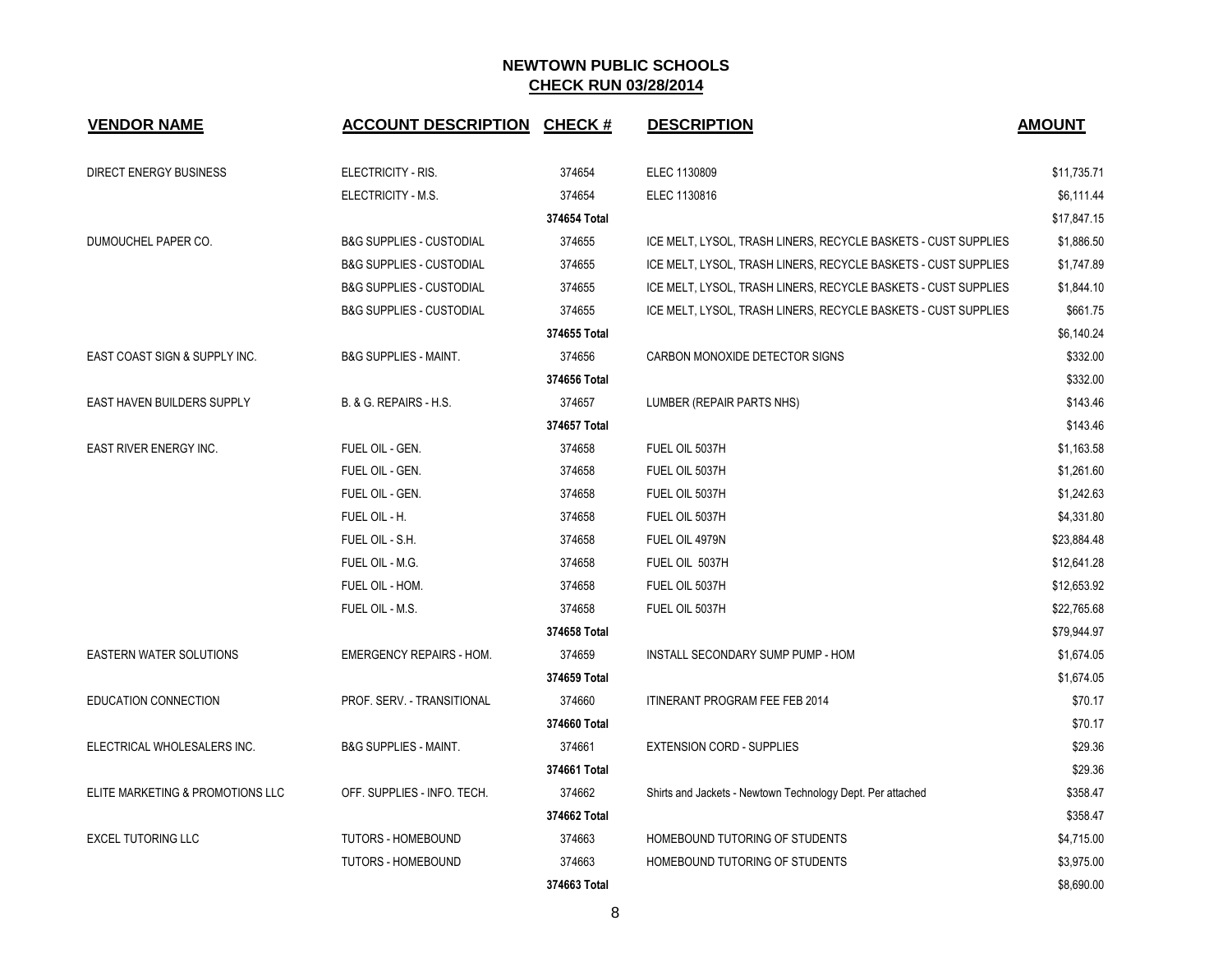| <b>VENDOR NAME</b>               | <b>ACCOUNT DESCRIPTION</b>      | <b>CHECK#</b> | <b>DESCRIPTION</b>                                               | <b>AMOUNT</b> |
|----------------------------------|---------------------------------|---------------|------------------------------------------------------------------|---------------|
| F & M ELECTRICAL SUPPLY CO, INC  | B. & G. REPAIRS - M.G.          | 374664        | ELECTRICAL OUTLET INSTALL - MG                                   | \$287.18      |
|                                  | B. & G. REPAIRS - HOM.          | 374664        | CONDUIT - REPAIR PARTS - HOM                                     | \$180.63      |
|                                  | B. & G. REPAIRS - H.S.          | 374664        | LECTURE HALL DIMMING CONTROL - NHS                               | \$840.00      |
|                                  | B. & G. REPAIRS - H.S.          | 374664        | LECTURE HALL DIMMING CONTROL - NHS                               | \$150.06      |
|                                  |                                 | 374664 Total  |                                                                  | \$1,457.87    |
| <b>FAIR AUTO SUPPLY</b>          | REPAIRS - TECH ED.              | 374665        | <b>BEAD SEATER</b>                                               | \$329.00      |
|                                  |                                 | 374665 Total  |                                                                  | \$329.00      |
| FOLLETT EDUCATIONAL SERVICES     | SUPPLIES - LIBRARY              | 374666        | 10 CT Nutmeg Titles --see attached list                          | \$46.08       |
|                                  |                                 | 374666 Total  |                                                                  | \$46.08       |
|                                  | SUPPLIES - LIBRARY              | 374667        | Elementary Nutmeg Nominee Books, grade 2-3. Please see attached. | \$123.65      |
|                                  | SUPPLIES - LIBRARY              | 374667        | Intermediate Nutmeg Nominee Books, grade 4-6. Please see attaché | \$26.87       |
|                                  | SUPPLIES - LIBRARY              | 374667        | Intermediate Nutmeg Nominee Books, grade 4-6. Please see attaché | \$98.24       |
|                                  |                                 | 374667 Total  |                                                                  | \$248.76      |
| FOLLETT SOFTWARE COMPANY         | SUPPLIES - LIBRARY              | 374668        | Package of 1000 black and white barcodes                         | \$70.00       |
|                                  | SUPPLIES - LIBRARY              | 374668        | Package of 1000 long barcode label protectors.                   | \$40.00       |
|                                  | <b>SUPPLIES - LIBRARY</b>       | 374668        | Shipping and handling 10%.                                       | \$9.70        |
|                                  |                                 | 374668 Total  |                                                                  | \$119.70      |
| <b>BARBARA GASPARINE</b>         | OFF. SUPPLIES - ADMIN.          | 374669        | <b>ADMIN SUPPLIES</b>                                            | \$15.63       |
|                                  | OFF. SUPPLIES - ADMIN.          | 374669        | ADM SUPPLIES FOR MEETINGS                                        | \$31.10       |
| <b>BARBARA GASPARINE</b>         | OFF. SUPPLIES - ADMIN.          | 374669        | ADMIN SUPPLIES PROF DEV.                                         | \$23.86       |
|                                  |                                 | 374669 Total  |                                                                  | \$70.59       |
| GERONNURSING & RESPITE CARE INC. | PROF. SERV. - HEALTH ELEM/RIS   | 374670        | LPN SERVICES - STARR PROGRAM                                     | \$2,286.20    |
|                                  | PROF. SERV. - HEALTH ELEM/RIS   | 374670        | LPN SERVICES - STARR PROGRAM                                     | \$2,419.70    |
|                                  |                                 | 374670 Total  |                                                                  | \$4,705.90    |
| <b>GLOBAL MECHANICAL LLC</b>     | <b>B&amp;G CONTRACTED SERV.</b> | 374671        | NHS HVAC PREVENTATIVE MAINT CONTRACT (YR. 1 OF 3) 2013-2014      | \$27,125.00   |
|                                  | <b>B&amp;G CONTRACTED SERV.</b> | 374671        | RIS HVAC PREV MAINT CONTRACT - YR. 1 OF 3 - 2013-2014            | \$16,275.00   |
|                                  | <b>B&amp;G CONTRACTED SERV.</b> | 374671        | HVAC PREVENT MAINT CONTRACT (YR. 2) - HOM                        | \$6,875.00    |
|                                  | <b>B&amp;G CONTRACTED SERV.</b> | 374671        | HVAC PREV MAINT CONTRACT (HAWL/SH/MG/NMS - 2013-2014             | \$9,817.25    |
|                                  | <b>B&amp;G CONTRACTED SERV.</b> | 374671        | HVAC PREV MAINT CONTRACT (HAWL/SH/MG/NMS - 2013-2014             | \$9,817.25    |
|                                  | B. & G. REPAIRS - HOM.          | 374671        | REBUILD PUMP #1 - HOM                                            | \$2,205.00    |
|                                  | B. & G. REPAIRS - RIS.          | 374671        | <b>HVAC REPAIRS - RIS</b>                                        | \$2,737.24    |
|                                  |                                 | 374671 Total  |                                                                  | \$74,851.74   |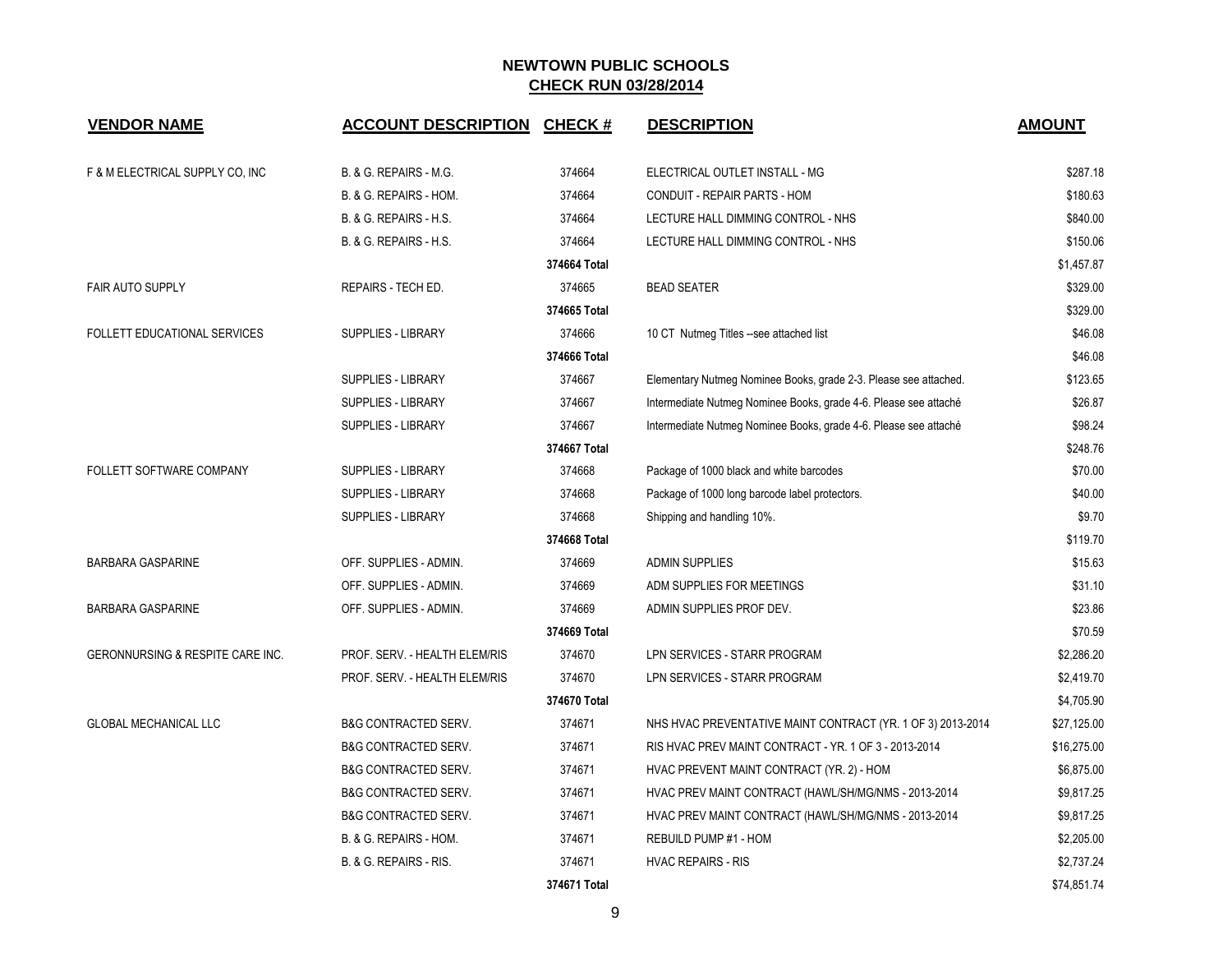| <b>VENDOR NAME</b>                | <b>ACCOUNT DESCRIPTION CHECK #</b>  |              | <b>DESCRIPTION</b>                                          | <b>AMOUNT</b> |
|-----------------------------------|-------------------------------------|--------------|-------------------------------------------------------------|---------------|
| GOLDIE AND LIBRO MUSIC CENTER LLC | <b>REPAIRS - MUSIC</b>              | 374672       | MUSIC INSTRUMENTS REPAIRS                                   | \$106.70      |
|                                   |                                     | 374672 Total |                                                             | \$106.70      |
| <b>GOPHER</b>                     | INSTR. SUPPLIES - P.E.              | 374673       | POWER PLAY PVC PUCKS- FLOOR HOCKEY SET                      | \$1,471.31    |
|                                   |                                     | 374673 Total |                                                             | \$1,471.31    |
| GOVCONNECTION, INC.               | INSTR. SUPPLIES - TECH ED.          | 374674       | HP CA844A BLACK INK CARTRIDGES                              | \$125.97      |
|                                   | INSTR. SUPPLIES - TECH ED.          | 374674       | <b>HP C4911A CYAN INK CARTRIDGE</b>                         | \$116.37      |
|                                   | INSTR. SUPPLIES - TECH ED.          | 374674       | C4912A HP MAGENTA INK CARTRIDGE                             | \$116.37      |
|                                   | INSTR. SUPPLIES - TECH ED.          | 374674       | C4913A HP YELLOW INK CARTRIDGE                              | \$116.37      |
|                                   | REPAIRS - INFO. TECH.               | 374674       | Replacement battery for SMART UPS1000 Manuf. Part # RBC6    | \$138.95      |
|                                   |                                     | 374674 Total |                                                             | \$614.03      |
| <b>GRAINGER</b>                   | INSTR. SUPPLIES - TECH ED.          | 374675       | HEX NUT, FULL- GEL HAND CLEANER- GLASS BLAST MEDIA          | \$162.93      |
|                                   | <b>B&amp;G SUPPLIES - MAINT.</b>    | 374675       | PLATFORM SCALE, MECH TAPE, CHEESECLOTH, LABEL MAKER - MAINT | \$272.16      |
|                                   | <b>B&amp;G SUPPLIES - MAINT.</b>    | 374675       | PLATFORM SCALE, MECH TAPE, CHEESECLOTH, LABEL MAKER - MAINT | \$91.81       |
|                                   | <b>B&amp;G SUPPLIES - MAINT.</b>    | 374675       | PLATFORM SCALE, MECH TAPE, CHEESECLOTH, LABEL MAKER - MAINT | \$219.79      |
|                                   | <b>B&amp;G SUPPLIES - MAINT.</b>    | 374675       | PLATFORM SCALE, MECH TAPE, CHEESECLOTH, LABEL MAKER - MAINT | \$26.88       |
|                                   | B. & G. REPAIRS - M.G.              | 374675       | HEAT REPAIR PARTS-T STAT KIT - MG                           | \$208.74      |
|                                   | <b>B. &amp; G. REPAIRS - H.S.</b>   | 374675       | DOOR REPAIR / REPLACE BROKEN COVER - NHS                    | \$184.38      |
|                                   | <b>B. &amp; G. REPAIRS - H.S.</b>   | 374675       | DOOR REPAIR / REPLACE BROKEN COVER - NHS                    | \$155.34      |
|                                   |                                     | 374675 Total |                                                             | \$1,322.03    |
| <b>GRAYBAR</b>                    | <b>B&amp;G SUPPLIES - MAINT.</b>    | 374676       | CABLE FOR RADIO REPEATER SYSTEMS - SUPPLIES                 | \$362.84      |
|                                   | <b>B&amp;G SUPPLIES - MAINT.</b>    | 374676       | CABLE FOR RADIO REPEATER SYSTEMS - SUPPLIES                 | \$938.93      |
|                                   |                                     | 374676 Total |                                                             | \$1,301.77    |
| <b>STEPHANIE GREAVES</b>          | STAFF TRAIN. - PUPIL SERV.          | 374677       | <b>CT-ABA CONF</b>                                          | \$145.00      |
|                                   |                                     | 374677 Total |                                                             | \$145.00      |
| HAT CITY PAPER & SUPPLY CO.       | <b>B&amp;G SUPPLIES - CUSTODIAL</b> | 374678       | LYSOL, HAND CLEANER, PAPER PRODUCTS - CUST SUPPLIES         | \$3,808.64    |
|                                   | <b>B&amp;G SUPPLIES - CUSTODIAL</b> | 374678       | LYSOL, HAND CLEANER, PAPER PRODUCTS - CUST SUPPLIES         | \$1,794.90    |
|                                   |                                     | 374678 Total |                                                             | \$5,603.54    |
| <b>HESS CORPORATION</b>           | PROPANE & NATURAL GAS - M.S.        | 374679       | GAS 1218261                                                 | \$9,602.34    |
|                                   |                                     | 374679 Total |                                                             | \$9,602.34    |
| <b>HOBBYTOWN</b>                  | INSTR. SUPPLIES - TECH ED.          | 374680       | ROBTICS- GLUE- PAINT- SEE CART                              | \$322.96      |
|                                   |                                     | 374680 Total |                                                             | \$322.96      |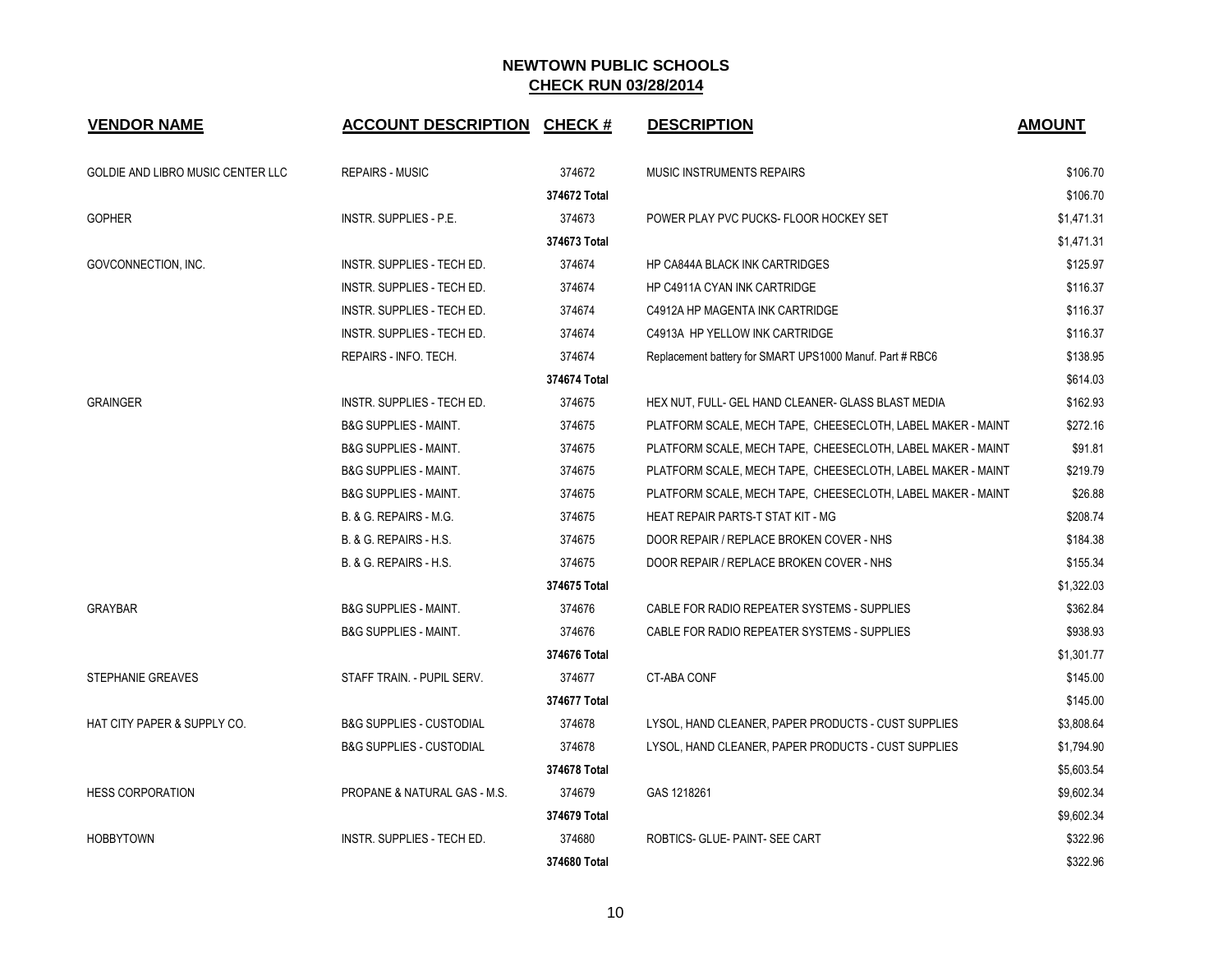| <b>VENDOR NAME</b>               | <b>ACCOUNT DESCRIPTION</b>          | <b>CHECK#</b> | <b>DESCRIPTION</b>                                   | <b>AMOUNT</b> |
|----------------------------------|-------------------------------------|---------------|------------------------------------------------------|---------------|
| HOMETOWN TOOL LLC                | <b>B&amp;G SUPPLIES - CUSTODIAL</b> | 374681        | CUSTODIAN UNIFORM (2013-2014)                        | \$39.99       |
|                                  |                                     | 374681 Total  |                                                      | \$39.99       |
| HOUGHTON MIFFLIN COMPANY         | INSTR. SUPPLIES - PSYCH.            | 374682        | TEST OF COGNITIVE ABILITIES WJIII Y21923607          | \$285.60      |
|                                  | INSTR. SUPPLIES - PSYCH.            | 374682        | <b>SHIPPING</b>                                      | \$28.56       |
|                                  |                                     | 374682 Total  |                                                      | \$314.16      |
| HUGH'S MECHANICAL EQUIPTMENT LLC | PROF. SERV. - B. & G.               | 374683        | PERFORM UNDERGROUND FUEL TANK INSPE                  | \$1,350.00    |
|                                  | PROF. SERV. - B. & G.               | 374683        | PERFORM UNDERGROUND FUEL TANK INSPECTION (FEB/MAR    | \$1,350.00    |
|                                  |                                     | 374683 Total  |                                                      | \$2,700.00    |
| <b>IMTI</b>                      | STAFF TRAIN. - B&G ADMIN.           | 374684        | ELECTRICAL APPRENTICESHIP PROGRAM MATERIALS - ARCHIE | \$705.00      |
|                                  |                                     | 374684 Total  |                                                      | \$705.00      |
| <b>INSECT LORE</b>               | <b>INSTR. SUPPLIES - CLASSROOM</b>  | 374685        | LIVE LADYBUG LAND LARVAE REFILL, ITEM #02380N        | \$14.99       |
|                                  | INSTR. SUPPLIES - CLASSROOM         | 374685        | LIVE LADYBUG LAND WITH LARVAE, ITEM #02122,          | \$19.99       |
|                                  | INSTR. SUPPLIES - CLASSROOM         | 374685        | SHIPPING AND HANDLING CHARGES                        | \$7.95        |
|                                  |                                     | 374685 Total  |                                                      | \$42.93       |
| JONES SCHOOL SUPPLY CO. INC.     | <b>INSTR. SUPPLIES - SCIENCE</b>    | 374686        | SCIENCE MEDAL 2 1/2 INCH SIZE # 5575 GOLD            | \$4.99        |
|                                  | <b>INSTR. SUPPLIES - SCIENCE</b>    | 374686        | ENGRAVING (SEE ATTACHED SHEET)                       | \$0.99        |
|                                  | <b>INSTR. SUPPLIES - SCIENCE</b>    | 374686        | NECK RIBBON # 5003 BLUE & GOLD                       | \$0.80        |
|                                  | <b>INSTR. SUPPLIES - SCIENCE</b>    | 374686        | MPOUCHBL BLUE POUCH                                  | \$1.29        |
|                                  | <b>INSTR. SUPPLIES - SCIENCE</b>    | 374686        | <b>SHIPPING</b>                                      | \$4.75        |
|                                  |                                     | 374686 Total  |                                                      | \$12.82       |
| RACHEL KALISH                    | CONTRACTED SERV. - SP/HEAR.         | 374687        | SPEECH SERVICES STARR PROGRAM                        | \$1,260.00    |
|                                  |                                     | 374687 Total  |                                                      | \$1,260.00    |
| KAMCO SUPPLY CORP OF NEW ENGLAND | B. & G. REPAIRS - RIS.              | 374688        | <b>BATHROOM REPAIRS - RIS</b>                        | \$24.58       |
|                                  |                                     | 374688 Total  |                                                      | \$24.58       |
| H. KREVIT & COMPANY, INC         | <b>B&amp;G SUPPLIES - CUSTODIAL</b> | 374689        | CHEMICALS FOR NHS POOL - CUST SUPPLIES               | (\$360.00)    |
|                                  | <b>B&amp;G SUPPLIES - CUSTODIAL</b> | 374689        | CHEMICALS FOR NHS POOL - CUST SUPPLIES               | \$1,023.50    |
|                                  |                                     | 374689 Total  |                                                      | \$663.50      |
| LAKESHORE LEARNING MATERIALS     | <b>INSTR. SUPPLIES - CLASSROOM</b>  | 374690        | Log Builders#NR 30                                   | \$99.98       |
|                                  | <b>INSTR. SUPPLIES - CLASSROOM</b>  | 374690        | shipping                                             | \$15.00       |
|                                  |                                     | 374690 Total  |                                                      | \$114.98      |
| <b>EUGENE LANGLOIS</b>           | <b>B&amp;G SUPPLIES - CUSTODIAL</b> | 374691        | SHOE'S (40879)                                       | \$93.58       |
|                                  |                                     | 374691 Total  |                                                      | \$93.58       |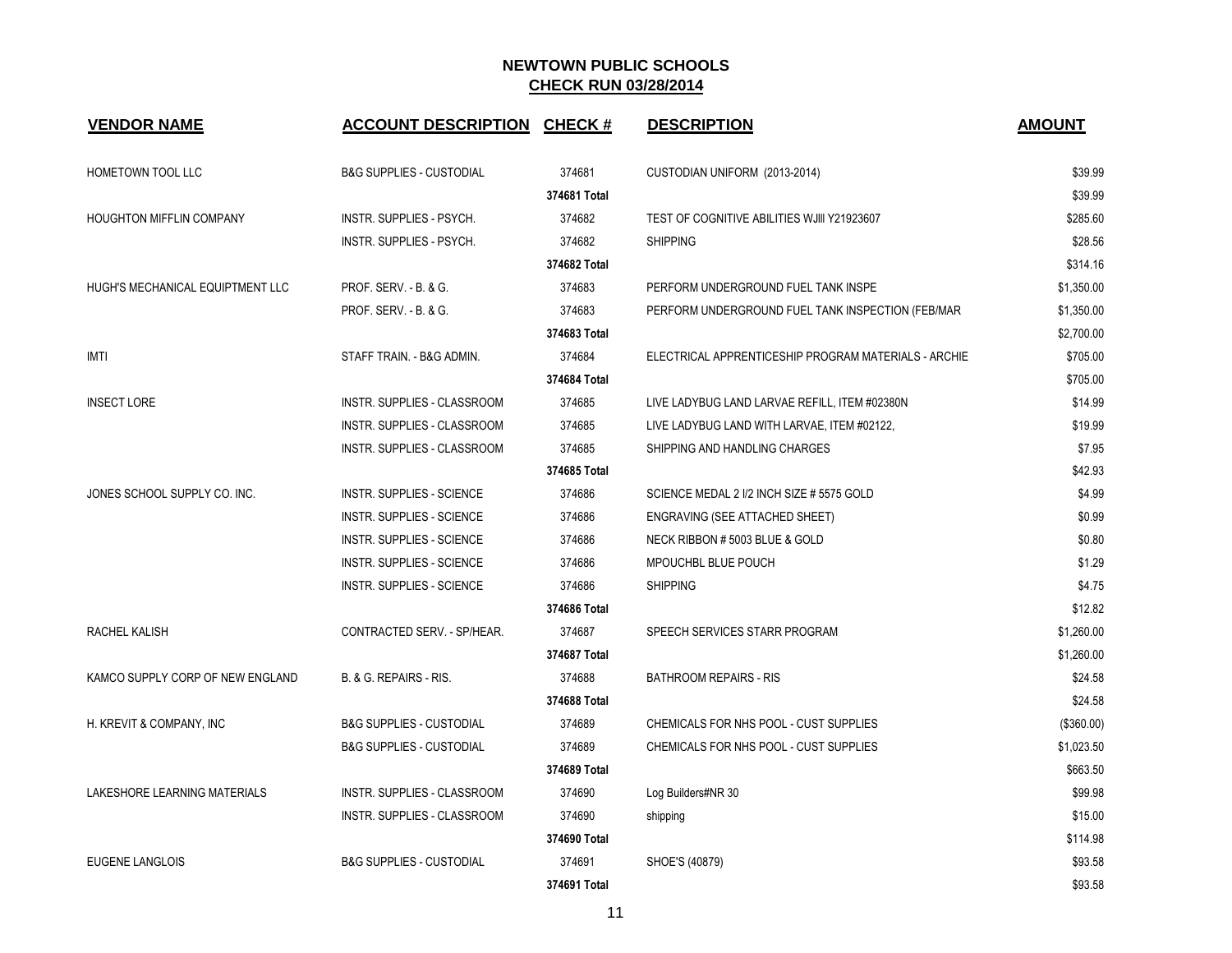| <b>VENDOR NAME</b>     | <b>ACCOUNT DESCRIPTION CHECK #</b> |              | <b>DESCRIPTION</b>                                               | <b>AMOUNT</b> |
|------------------------|------------------------------------|--------------|------------------------------------------------------------------|---------------|
| LERNER PUBLICATIONS    | TEXTBOOKS - CLASSROOM              | 374692       | Grade 3 Books (Please See Attached)                              | \$560.94      |
|                        |                                    | 374692 Total |                                                                  | \$560.94      |
| <b>GAIL MALETZ</b>     | STAFF TRAVEL - CLASSROOM           | 374693       | <b>CCSS DISTRICT COACH TRAINING</b>                              | \$34.05       |
|                        |                                    | 374693 Total |                                                                  | \$34.05       |
| MAPLEBROOK SCHOOL INC. | TUITION - OUT-OF-DISTRICT          | 374694       | TUITION - OUT-OF-DISTRICT                                        | \$5,950.00    |
|                        | TUITION - OUT-OF-DISTRICT          | 374694       | TUITION - OUT-OF-DISTRICT                                        | \$5,950.00    |
|                        | TUITION - OUT-OF-DISTRICT          | 374694       | TUITION - OUT-OF-DISTRICT                                        | \$5,950.00    |
|                        | TUITION - OUT-OF-DISTRICT          | 374694       | TUITION - OUT-OF-DISTRICT                                        | \$5,950.00    |
|                        |                                    | 374694 Total |                                                                  | \$23,800.00   |
| W.B. MASON., INC       | OFF. SUPPLIES - SUPER.             | 374695       | <b>PAPER</b>                                                     | \$914.80      |
|                        | OFF. SUPPLIES - SUPER.             | 374695       | PAPER WHITE WOVE COVER                                           | \$46.00       |
|                        | OFF. SUPPLIES - BUS. SERV.         | 374695       | <b>SUPPLIES 2013/14</b>                                          | \$57.45       |
|                        | OFF. SUPPLIES - BUS. SERV.         | 374695       | <b>SUPPLIES 2013/14</b>                                          | \$115.89      |
|                        | OFF. SUPPLIES - BUS. SERV.         | 374695       | <b>SUPPLIES 2013/14</b>                                          | (\$18.00)     |
|                        | OFF. SUPPLIES - BUS. SERV.         | 374695       | <b>SUPPLIES 2013/14</b>                                          | (\$12.00)     |
|                        | OFF. SUPPLIES - BUS. SERV.         | 374695       | <b>SUPPLIES 2013/14</b>                                          | \$45.96       |
|                        | OFF. SUPPLIES - BUS. SERV.         | 374695       | <b>SUPPLIES 2013/14</b>                                          | \$134.95      |
|                        | INSTR. SUPPLIES - GUIDANCE         | 374695       | Bicgsm609bk - Value Pack - 60/box                                | \$3.92        |
|                        | INSTR. SUPPLIES - GUIDANCE         | 374695       | Bicgsm609be - Value Pack - 60/box                                | \$5.55        |
|                        | INSTR. SUPPLIES - GUIDANCE         | 374695       | AVE24000 - Fluorescent Highlighter - Yellow - 12/box             | \$25.92       |
|                        | INSTR. SUPPLIES - GUIDANCE         | 374695       | BIC-GDEM30ASST - Great Erase Chisel Dry Erase Markers - Assorted | \$33.03       |
|                        | INSTR. SUPPLIES - GUIDANCE         | 374695       | Fel9175401 - Fellows Mouse Pad Wrist Rest - Sapphire             | \$16.73       |
|                        | INSTR. SUPPLIES - GUIDANCE         | 374695       | AVE-55163 - Mailing Labels - 10/1000 sheets                      | \$44.79       |
|                        | INSTR. SUPPLIES - GUIDANCE         | 374695       | AVE79333 - 2 inch Sand Binder                                    | \$11.49       |
|                        | INSTR. SUPPLIES - GUIDANCE         | 374695       | O1C-31026 - Binder Clips - Assorted - NO SHIPPING                | \$2.36        |
|                        | INSTR. SUPPLIES - SP. ED. H.S.     | 374695       | ELECTRIC STAPLER SWL-69001                                       | (\$180.99)    |
|                        | INSTR. SUPPLIES - SP. ED. H.S.     | 374695       | ELECTRIC STAPLER SWL-69001                                       | \$180.99      |
|                        | INSTR. SUPPLIES - SP. ED. H.S.     | 374695       | ELECTRIC STAPLER SWL-69001                                       | (\$178.98)    |
|                        | INSTR. SUPPLIES - SP. ED. H.S.     | 374695       | ELECTRIC STAPLER SWL-69001                                       | \$180.99      |
|                        | INSTR. SUPPLIES - ENGLISH          | 374695       | See Attached List                                                | (\$127.43)    |
|                        | OFF. SUPPLIES - ADMIN.             | 374695       | Dark Magic GMT4061                                               | \$17.76       |
|                        | OFF. SUPPLIES - ADMIN.             | 374695       | Breakfast GMT6520                                                | \$17.76       |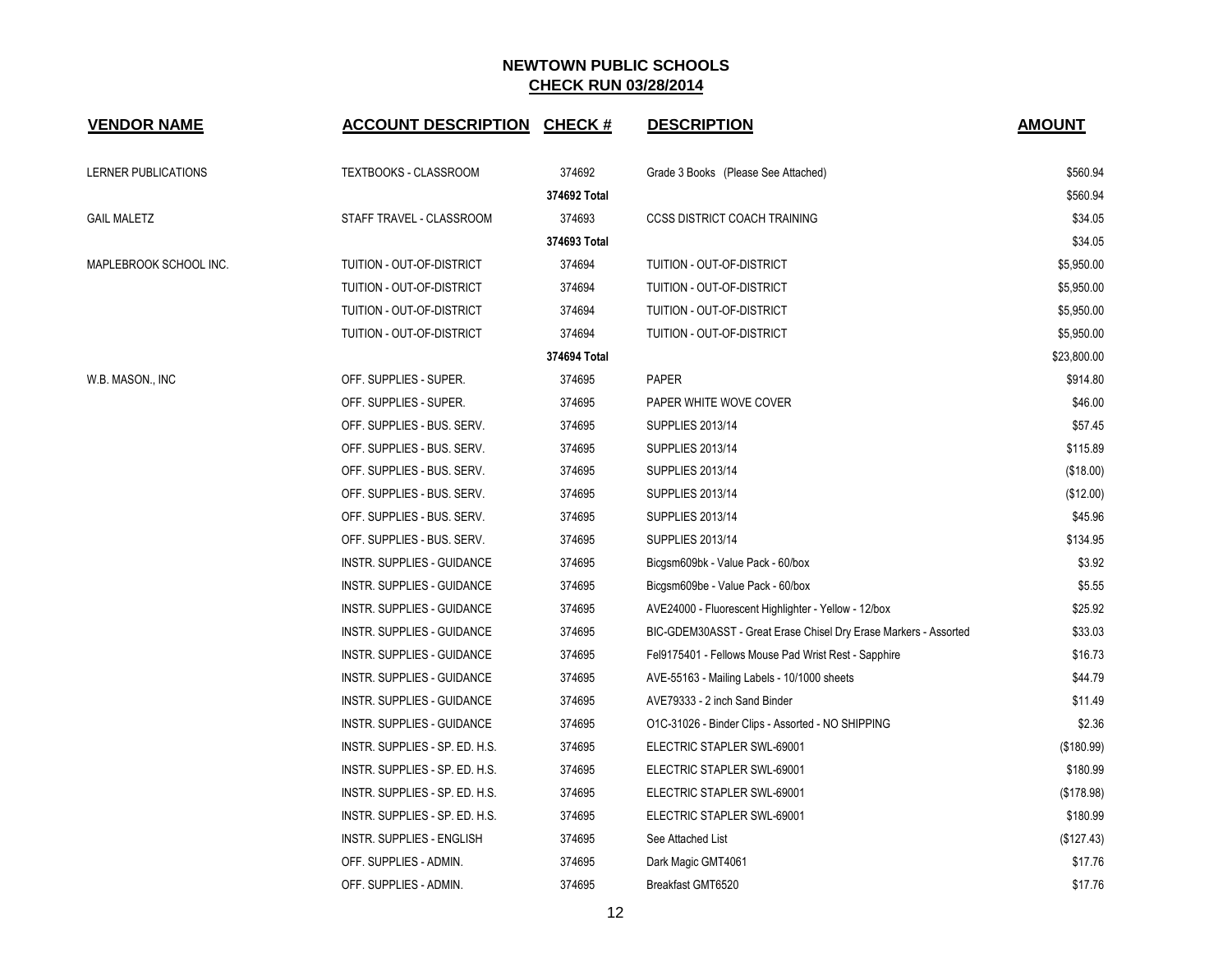| <b>VENDOR NAME</b>                   | <b>ACCOUNT DESCRIPTION CHECK #</b>  |              | <b>DESCRIPTION</b>                                               | <b>AMOUNT</b> |
|--------------------------------------|-------------------------------------|--------------|------------------------------------------------------------------|---------------|
| W.B. MASON., INC                     | OFF. SUPPLIES - ADMIN.              | 374695       | Decaf Breakfast GMT7522                                          | \$17.76       |
|                                      | OFF. SUPPLIES - ADMIN.              | 374695       | French Vanilla GMT6732                                           | \$8.88        |
|                                      | INSTR. SUPPLIES - CLASSROOM         | 374695       | Supplies-see attached, folders, planners, notebooks, no shipping | \$262.50      |
|                                      | INSTR. SUPPLIES - CLASSROOM         | 374695       | Supplies-see attached, folders, planners, notebooks, no shipping | \$39.98       |
|                                      | INSTR. SUPPLIES - CLASSROOM         | 374695       | Supplies-see attached, folders, planners, notebooks, no shipping | (\$2.29)      |
|                                      | INSTR. SUPPLIES - CLASSROOM         | 374695       | Supplies-see attached, folders, planners, notebooks, no shipping | \$233.58      |
|                                      | INSTR. SUPPLIES - CLASSROOM         | 374695       | Supplies-see attached, folders, planners, notebooks, no shipping | \$2.29        |
|                                      | <b>INSTR. SUPPLIES - ART</b>        | 374695       | Toner, Item BRT-LC101BK,                                         | \$23.98       |
|                                      | <b>INSTR. SUPPLIES - ART</b>        | 374695       | Toner 3 pack, Item BRTLC1013PKS FREE SHIPPING                    | \$48.10       |
|                                      | <b>INSTR. SUPPLIES - ART</b>        | 374695       | Printer for Art classroom. Item BRT MFC J650DW,                  | \$149.99      |
|                                      | OFF. SUPPLIES - PUPIL SERV.         | 374695       | CARTRIDGE HEWCC530AD                                             | \$177.99      |
|                                      | OFF. SUPPLIES - PUPIL SERV.         | 374695       | HEWCC531A                                                        | \$122.99      |
|                                      | OFF. SUPPLIES - PUPIL SERV.         | 374695       | HEWCC532A                                                        | \$122.99      |
|                                      | OFF. SUPPLIES - PUPIL SERV.         | 374695       | HEWCC533A                                                        | \$122.99      |
|                                      | <b>B&amp;G SUPPLIES - ADMIN.</b>    | 374695       | PENS / LABELS - MAINT OFFICE SUPPLIES                            | \$72.49       |
|                                      |                                     | 374695 Total |                                                                  | \$2,743.16    |
| <b>SUSAN MCCONNELL</b>               | ACCOMMODATIONS - STAFF DEVELOP.     | 374696       | NAT CCI CONF HOTEL/PLANNER                                       | \$442.35      |
|                                      |                                     | 374696 Total |                                                                  | \$442.35      |
| <b>BETTY MCFADDEN</b>                | INSTR. SUPPLIES - CLASSROOM         | 374697       | <b>CLASSROOM SUPPLIES</b>                                        | \$162.60      |
|                                      |                                     | 374697 Total |                                                                  | \$162.60      |
| MCKENNEY MECHANICAL CONTRACTORS INC. | <b>B. &amp; G. REPAIRS - S.H.</b>   | 374698       | BOILER REPAIRS #1 AND #2 - SH                                    | \$1,195.00    |
|                                      | B. & G. REPAIRS - HOM.              | 374698       | <b>BOILER REPAIRS #1 - HOM</b>                                   | \$675.00      |
|                                      | B. & G. REPAIRS - HOM.              | 374698       | <b>BOILER REPAIRS #1 - HOM</b>                                   | \$954.01      |
|                                      | B. & G. REPAIRS - RIS.              | 374698       | BURNER FAULTING OUT - RIS                                        | \$435.00      |
|                                      | B. & G. REPAIRS - S.H.              | 374698       | REPLACE BOILER RELIEF VALVES - SH                                | \$3,786.00    |
|                                      |                                     | 374698 Total |                                                                  | \$7,045.01    |
| MELIORA ACADEMY INC.                 | TUITION - OUT-OF-DISTRICT           | 374699       | TUITION - OUT-OF-DISTRICT                                        | \$14,495.00   |
|                                      |                                     | 374699 Total |                                                                  | \$14,495.00   |
| E. A. MORSE & CO. INC.               | <b>B&amp;G SUPPLIES - CUSTODIAL</b> | 374700       | NABC - CUST SUPPLIES                                             | \$1,745.96    |
|                                      |                                     | 374700 Total |                                                                  | \$1,745.96    |
| <b>MPS</b>                           | TEXTBOOKS - CLASSROOM               | 374701       | ISBN#9781599900681 How Do You Burp in Space?-no shipping         | \$3,907.70    |
|                                      |                                     | 374701 Total |                                                                  | \$3,907.70    |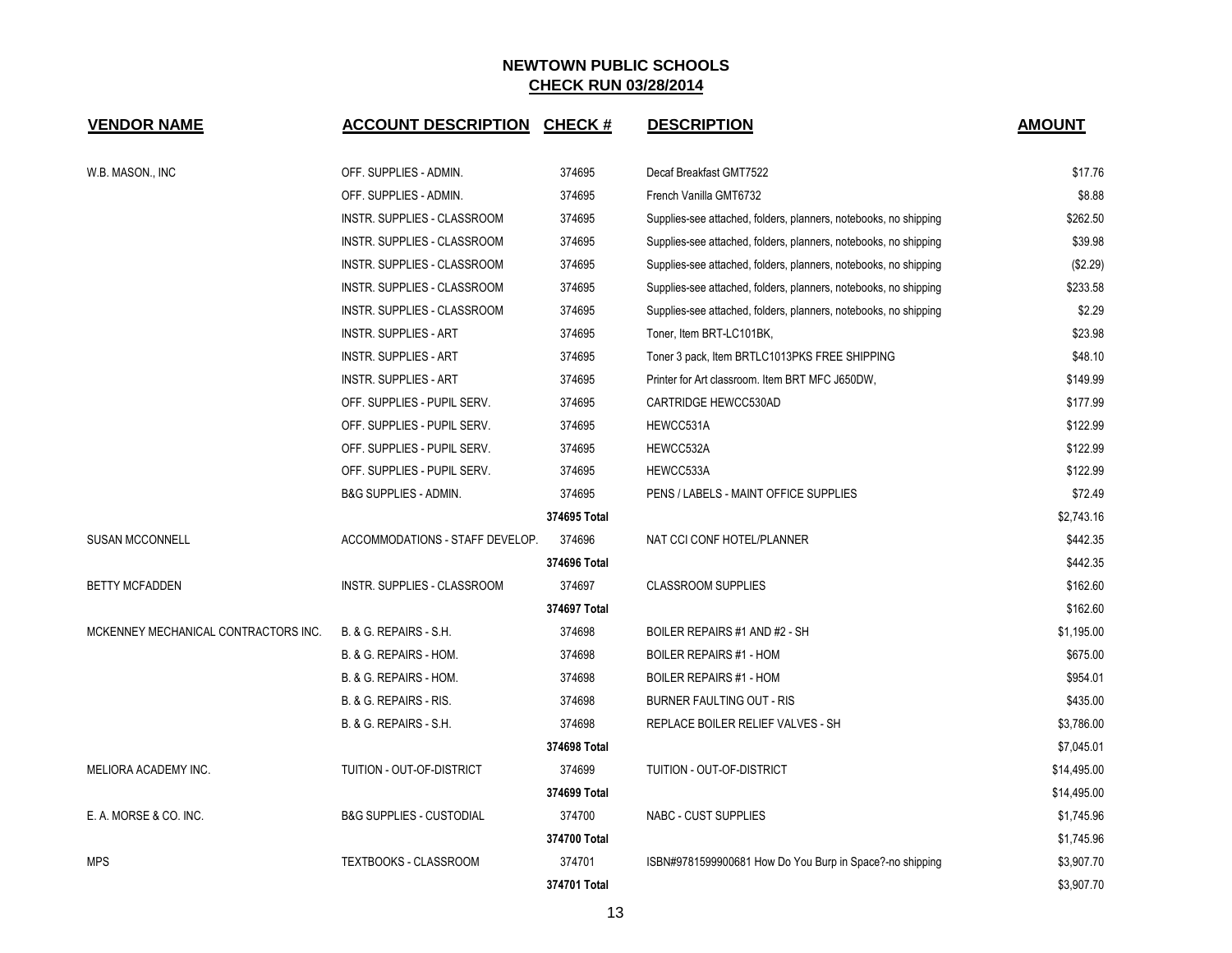| <b>VENDOR NAME</b>                   | <b>ACCOUNT DESCRIPTION</b>          | CHECK#       | <b>DESCRIPTION</b>                                               | <b>AMOUNT</b> |
|--------------------------------------|-------------------------------------|--------------|------------------------------------------------------------------|---------------|
| MUSIC & ARTS CENTER, INC.            | <b>INSTR. SUPPLIES - MUSIC</b>      | 374702       | For Orchestra supplies throughout the school year. Free shipping | \$79.99       |
|                                      | INSTR. SUPPLIES - MUSIC             | 374702       | For Band supplies throughout the year.                           | \$49.20       |
|                                      | INSTR. SUPPLIES - MUSIC             | 374702       | For Band supplies throughout the ye                              | \$167.97      |
|                                      |                                     | 374702 Total |                                                                  | \$297.16      |
| NAFI CONNECTICUT INC.                | TUITION - OUT-OF-DISTRICT           | 374703       | COURT PLACED STUDENT RESIDENTIAL PROGRAM                         | \$2,162.46    |
|                                      |                                     | 374703 Total |                                                                  | \$2,162.46    |
| NATIONAL PROFESSIONAL RESOURCES INC. | OTHER SUPPLIES - STAFF DEVELOP.     | 374704       | RTI&DI--ITEM #RTID-BK                                            | \$219.00      |
|                                      | OTHER SUPPLIES - STAFF DEVELOP.     | 374704       | Shipping                                                         | \$21.00       |
|                                      |                                     | 374704 Total |                                                                  | \$240.00      |
| NESS AUTOMOTIVE                      | <b>REPAIRS - MAINT.</b>             | 374705       | RAIN GUARDS / BED RAIL CAPS - NT58                               | \$69.99       |
|                                      | REPAIRS - MAINT.                    | 374705       | RAIN GUARDS / BED RAIL CAPS - NT58                               | \$99.99       |
|                                      |                                     | 374705 Total |                                                                  | \$169.98      |
| NEWTOWN CULINARY                     | CONTRACTED SERV. - GUIDANCE         | 374706       | Early Graduation Refreshments - February 4, 2014                 | \$400.00      |
|                                      | CONTRACTED SERV. - GUIDANCE         | 374706       | Brownies - Scholarship Workshop - NO SHIPPING                    | \$100.00      |
|                                      |                                     | 374706 Total |                                                                  | \$500.00      |
| NEWTOWN HARDWARE                     | <b>B&amp;G SUPPLIES - MAINT.</b>    | 374707       | MAINTENANCE SUPPLIES - 2013-2014                                 | \$2.18        |
|                                      |                                     | 374707 Total |                                                                  | \$2.18        |
| NEWTOWN MIDDLE SCHOOL                | <b>CONTRACTED SERV. - SPORTS</b>    | 374708       | Payment for 2 tournaments for basketball team. See attached.     | \$240.00      |
|                                      |                                     | 374708 Total |                                                                  | \$240.00      |
| NORTHEASTERN COMMUNICATIONS INC.     | SECURITY MAINT.                     | 374709       | XPR3500 403-512MHZ PORTABLE UHF                                  | \$2,880.00    |
|                                      |                                     | 374709 Total |                                                                  | \$2,880.00    |
| NORTHERN SPEECH SERVICES INC.        | INSTR. SUPPLIES - SP/HEAR.          | 374710       | K&K SIGN TO TALK NOUNS KS1005                                    | \$110.00      |
|                                      | INSTR. SUPPLIES - SP/HEAR.          | 374710       | K&K SIGN TO TALK VERBS KS1006                                    | \$99.00       |
|                                      | INSTR. SUPPLIES - SP/HEAR.          | 374710       | <b>SHIPPING</b>                                                  | \$10.77       |
|                                      |                                     | 374710 Total |                                                                  | \$219.77      |
| <b>CATHY OSTAR</b>                   | INSTR. SUPPLIES - GUIDANCE          | 374711       | COUNSELOR WORKSHOP SUPPLIES                                      | \$77.94       |
|                                      |                                     | 374711 Total |                                                                  | \$77.94       |
| PAINTER'S SUPPLY 2 - DANBURY         | B. & G. REPAIRS - M.G.              | 374712       | PAINT / PAINT SUPPLIES - MG                                      | \$1,213.62    |
|                                      | B. & G. REPAIRS - H.S.              | 374712       | PAINT / PAINT SUPPLIES - NHS                                     | \$167.22      |
|                                      |                                     | 374712 Total |                                                                  | \$1,380.84    |
| <b>FRANCO PALMIERI</b>               | <b>B&amp;G SUPPLIES - CUSTODIAL</b> | 374713       | SHOE'S (40879)                                                   | \$100.00      |
|                                      |                                     | 374713 Total |                                                                  | \$100.00      |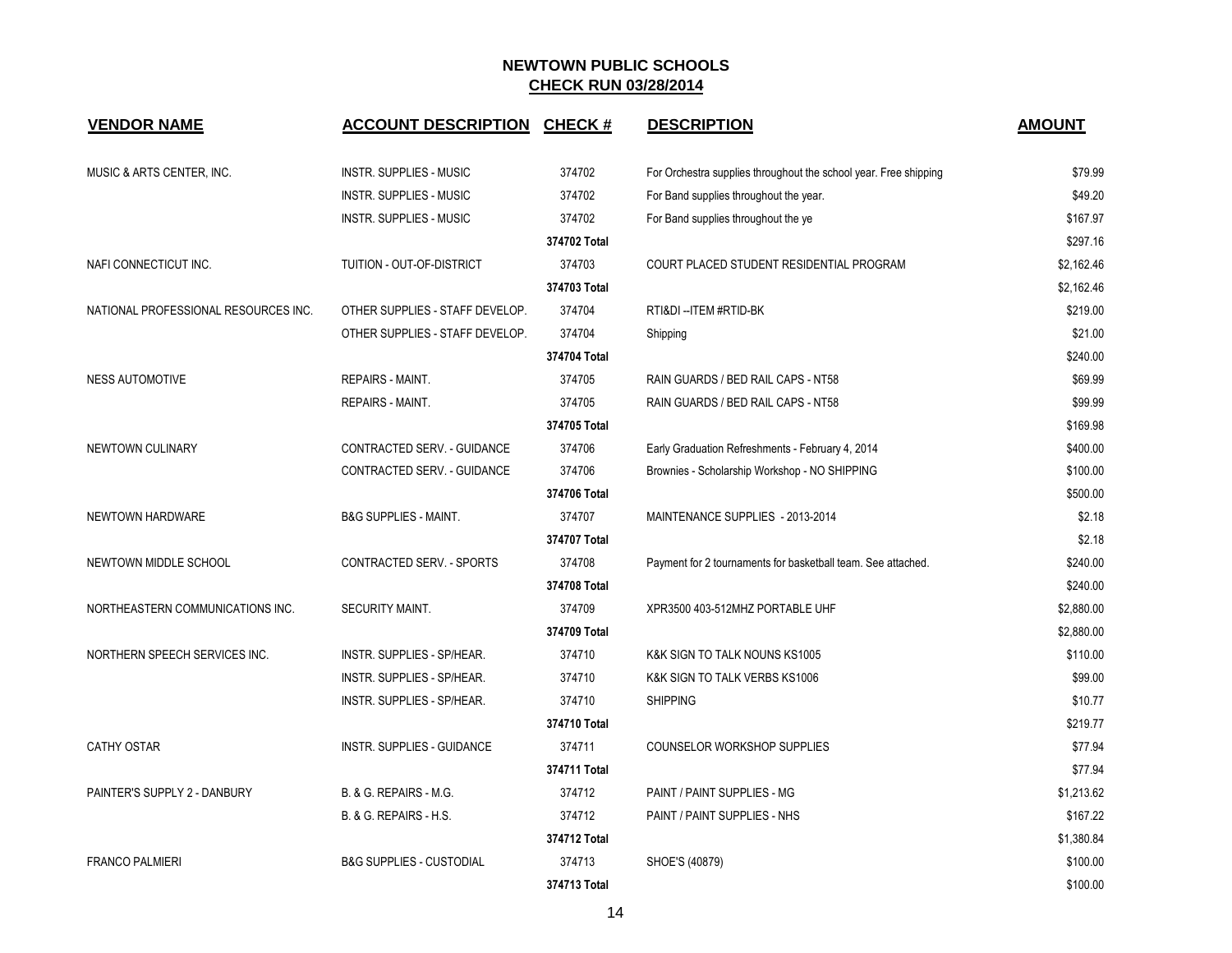| <b>VENDOR NAME</b>                | <b>ACCOUNT DESCRIPTION</b>         | <b>CHECK#</b> | <b>DESCRIPTION</b>                                                          | <b>AMOUNT</b> |
|-----------------------------------|------------------------------------|---------------|-----------------------------------------------------------------------------|---------------|
| PATTERSON SUPPLY CO. INC.         | <b>B&amp;G SUPPLIES - MAINT.</b>   | 374714        | TEES / ELBOWS / BUSHINGS - PLUMBING                                         | (\$43.72)     |
|                                   | <b>B&amp;G SUPPLIES - MAINT.</b>   | 374714        | TEES / ELBOWS / BUSHINGS - PLUMBING SUPPLIES                                | \$95.20       |
|                                   |                                    | 374714 Total  |                                                                             | \$51.48       |
| T.R. PAUL INC.                    | PENSION PLAN                       | 374715        | PENSION PLAN MARCH 2014                                                     | \$45.00       |
|                                   |                                    | 374715 Total  |                                                                             | \$45.00       |
| PCM-G                             | INSTR. SUPPLIES - PSYCH.           | 374716        | LASER JET PRO P1102W PR 18PPM PART NUMBER CE658A#BGJ                        | \$154.00      |
|                                   |                                    | 374716 Total  |                                                                             | \$154.00      |
| <b>J.W. PEPPER &amp; SON INC.</b> | INSTR. SUPPLIES - MUSIC            | 374717        | <b>MUSIC SUPPLIES</b>                                                       | \$48.00       |
|                                   | <b>INSTR. SUPPLIES - MUSIC</b>     | 374717        | <b>MUSIC SUPPLIES</b>                                                       | \$66.99       |
|                                   | <b>INSTR. SUPPLIES - MUSIC</b>     | 374717        | see attached items                                                          | \$671.69      |
|                                   | <b>INSTR. SUPPLIES - MUSIC</b>     | 374717        | shipping                                                                    | \$26.99       |
|                                   | <b>INSTR. SUPPLIES - MUSIC</b>     | 374717        | see attached items                                                          | \$68.05       |
|                                   | <b>INSTR. SUPPLIES - MUSIC</b>     | 374717        | see attached items                                                          | \$26.99       |
|                                   |                                    | 374717 Total  |                                                                             | \$908.71      |
| PETTY CASH                        | OFF. SUPPLIES - ADMIN.             | 374718        | PETTY CASH                                                                  | \$58.01       |
|                                   | <b>INSTR. SUPPLIES - ART</b>       | 374718        | PETTY CASH                                                                  | \$31.42       |
|                                   | STAFF TRAIN. - CLASSROOM           | 374718        | PETTY CASH                                                                  | \$5.00        |
|                                   |                                    | 374718 Total  |                                                                             | \$94.43       |
| PIONEER VALLY BOOKS               | TEXTBOOKS - CLASSROOM              | 374719        | Reading Specialist Instructional Materials: Jack and Daisy Purple Set       | \$96.00       |
|                                   | <b>TEXTBOOKS - CLASSROOM</b>       | 374719        | Jack and Daisy Green Set (single student: 1 each of 6 titles), Item # JD2ap | \$96.00       |
|                                   | TEXTBOOKS - CLASSROOM              | 374719        | Traditional Tales Set 2 (single student: 1 each of 6 titles) Item # TR2ap   | \$96.00       |
|                                   | TEXTBOOKS - CLASSROOM              | 374719        | Shipping and Handling charges                                               | \$28.80       |
|                                   |                                    | 374719 Total  |                                                                             | \$316.80      |
| PRO-ED                            | INSTR. SUPPLIES - SP. ED. PREK-8   | 374720        | reading milestones fourth ed level 2 blue teachers guideisbn 9781416405290  | \$49.00       |
|                                   | INSTR. SUPPLIES - SP. ED. PREK-8   | 374720        | shipping                                                                    | \$4.90        |
|                                   |                                    | 374720 Total  |                                                                             | \$53.90       |
| <b>DONALD RAMSEY</b>              | <b>INSTR. SUPPLIES - CLASSROOM</b> | 374721        | BICYCLE PUMP FOR ROCKET LAUNCH                                              | \$49.99       |
|                                   |                                    | 374721 Total  |                                                                             | \$49.99       |
| REALLY GOOD STUFF INC.            | INSTR. SUPPLIES - CLASSROOM        | 374722        | Package of Large Book Buddy Bags, Order #161172,                            | \$215.73      |
|                                   | INSTR. SUPPLIES - CLASSROOM        | 374722        | Shipping and Handling (13%)                                                 | \$28.04       |
|                                   |                                    | 374722 Total  |                                                                             | \$243.77      |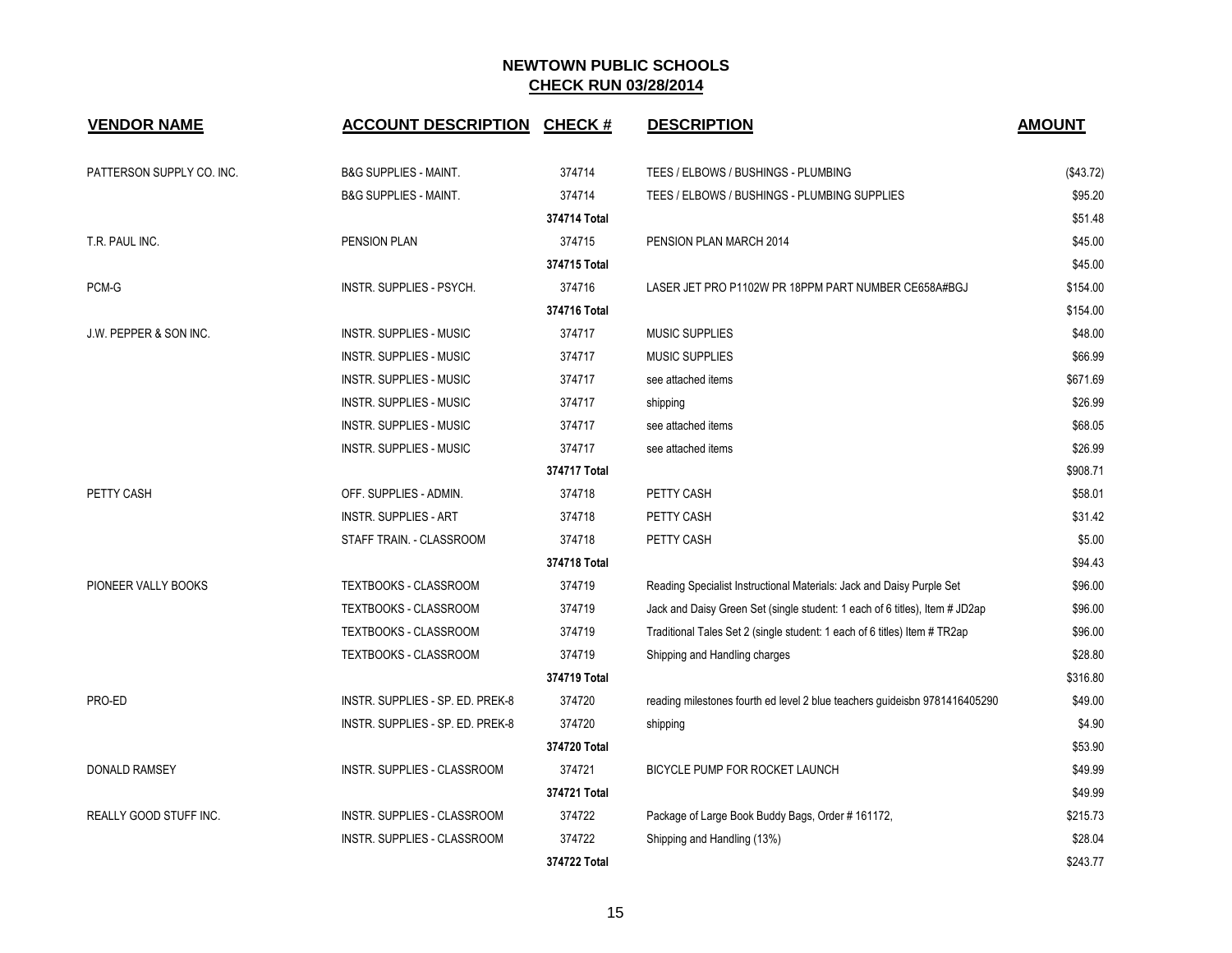| <b>VENDOR NAME</b>      | <b>ACCOUNT DESCRIPTION</b>       | <b>CHECK#</b> | <b>DESCRIPTION</b>                                                       | <b>AMOUNT</b> |
|-------------------------|----------------------------------|---------------|--------------------------------------------------------------------------|---------------|
| SANDY RODRIGUEZ         | STAFF TRAVEL - PUPIL SERV.       | 374723        | TRAVEL SEPT 2013 THRU FEB 2014                                           | \$792.76      |
|                         |                                  | 374723 Total  |                                                                          | \$792.76      |
| SCHOLASTIC INC          | TEXTBOOKS - CLASSROOM            | 374724        | MAINE (From Sea to Shining Sea Series                                    | \$47.70       |
|                         | TEXTBOOKS - CLASSROOM            | 374724        | Shipping/Handling                                                        | \$4.29        |
|                         |                                  | 374724 Total  |                                                                          | \$51.99       |
|                         | <b>TEXTBOOKS - READING</b>       | 374725        | Set up for orders throughout the year to support reading program.        | \$201.00      |
|                         |                                  | 374725 Total  |                                                                          | \$201.00      |
| <b>SCHOOL SPECIALTY</b> | OFF. SUPPLIES - ADMIN.           | 374726        | CS Activity table, 42 x 60 inch, 22-30 inch adjustable leg, gray nebula, | \$1,182.00    |
|                         | INSTR. SUPPLIES - CLASSROOM      | 374726        | Easel pads for classroom use, lined. Free shipping                       | \$97.20       |
|                         | INSTR. SUPPLIES - SOC. STUDIES   | 374726        | Electric pencil sharpeners, Item 91432. Free shipping                    | \$312.60      |
|                         |                                  | 374726 Total  |                                                                          | \$1,591.80    |
| <b>J.A. SEXAUER</b>     | <b>B&amp;G SUPPLIES - MAINT.</b> | 374727        | BRASS BUBBLER HEAD / FAUCETS - SUPPLIES                                  | \$735.96      |
|                         | <b>B&amp;G SUPPLIES - MAINT.</b> | 374727        | BRASS BUBBLER HEAD / FAUCETS - SUPP                                      | \$301.78      |
|                         |                                  | 374727 Total  |                                                                          | \$1,037.74    |
| SHI INTERNATIONAL CORP. | EQUIPMENT - INFO. TECH.          | 374728        | Lenovo Desktop TC M83 Intel Q85                                          | \$45,266.67   |
|                         | EQUIPMENT - INFO. TECH.          | 374728        | Lenovo ThinkPad X131E                                                    | \$10,081.78   |
|                         | EQUIPMENT - INFO. TECH.          | 374728        | Part #3367CTO<br>eparana ang nomina neuron euron ang mana                | \$19,744.00   |
|                         | EQUIPMENT - INFO. TECH.          | 374728        |                                                                          | \$1,584.00    |
|                         |                                  | 374728 Total  |                                                                          | \$76,676.45   |
| SMITH, RACHEL           | INSTR. SUPPLIES - COMPUTER ED.   | 374729        | EDUCATOR ANNUAL ACCOUNT 2014/2015                                        | \$59.00       |
|                         | INSTR. SUPPLIES - COMPUTER ED.   | 374729        | POWTOONING UPGRADED                                                      | \$36.00       |
|                         |                                  | 374729 Total  |                                                                          | \$95.00       |
| STADIUM SYSTEM, INC.    | <b>REPAIRS - SPORTS</b>          | 374730        | UNIFORMS RECONDITIONING                                                  | \$161.20      |
|                         | <b>REPAIRS - SPORTS</b>          | 374730        | UNIFORMS RECONDITIONING                                                  | \$266.20      |
|                         |                                  | 374730 Total  |                                                                          | \$427.40      |
| STAPLES ADVANTAGE       | INSTR. SUPPLIES - INFO. TECH.    | 374731        | Supplies for Tech - cds, thumb drive                                     | \$174.95      |
|                         |                                  | 374731 Total  |                                                                          | \$174.95      |
| STAPLES CREDIT PLAN     | INSTR. SUPPLIES - INFO. TECH.    | 374732        | 8GB SanDisk Cruzer                                                       | \$41.94       |
|                         |                                  | 374732 Total  |                                                                          | \$41.94       |
| STEPNEY HARDWARE INC.   | <b>B&amp;G SUPPLIES - MAINT.</b> | 374733        | J HOOKS, EXIT POLE, DUST MASK, DROP CLOTH, PAINT STRAINER                | \$43.08       |
|                         | <b>B&amp;G SUPPLIES - MAINT.</b> | 374733        | J HOOKS, EXIT POLE, DUST MASK, DROP CLOTH, PAINT STRAINER                | \$40.67       |
|                         | <b>B&amp;G SUPPLIES - MAINT.</b> | 374733        | J HOOKS, EXIT POLE, DUST MASK, DROP CLOTH, PAINT STRAINER                | \$66.47       |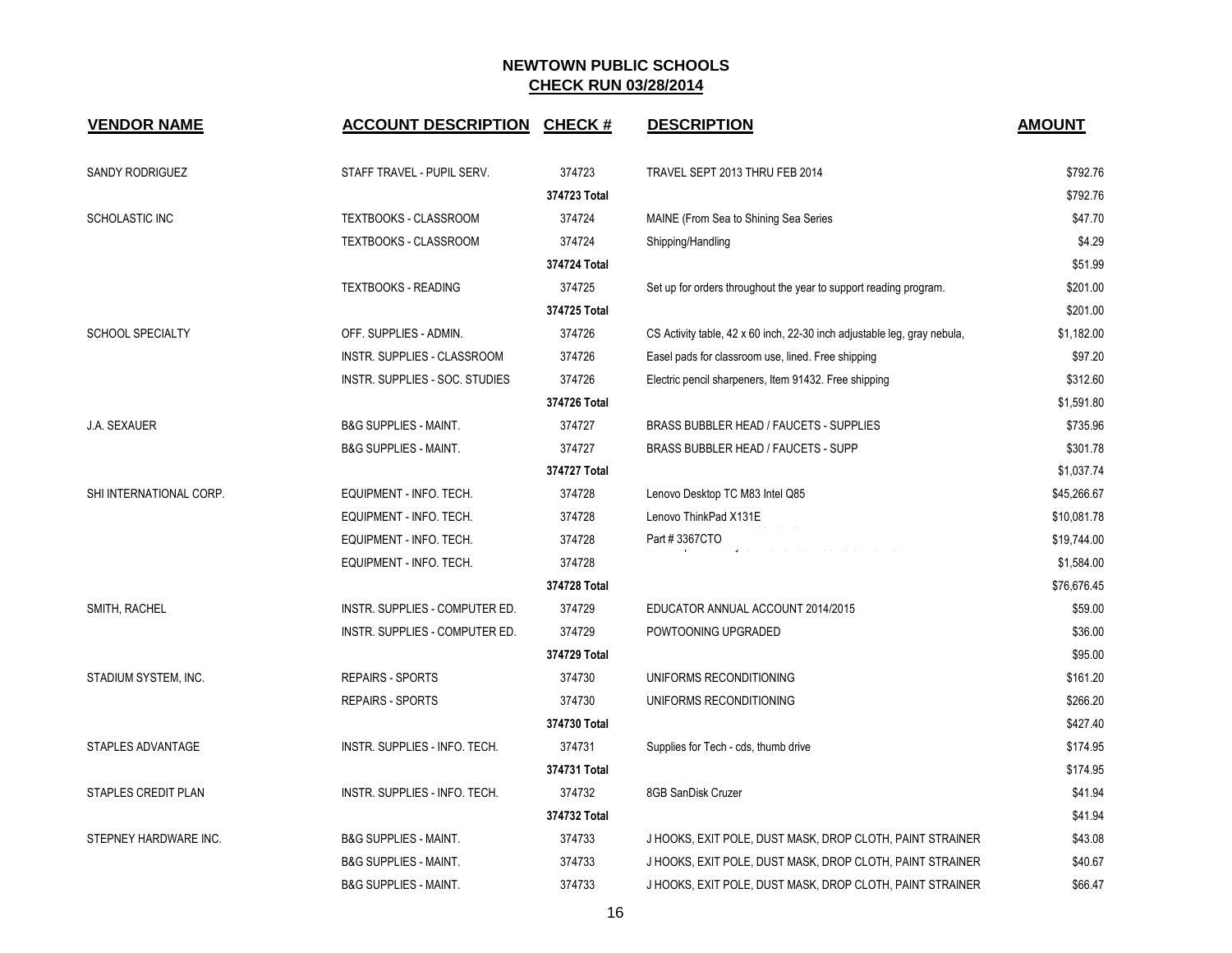| <b>VENDOR NAME</b>                                          | <b>ACCOUNT DESCRIPTION</b>       | <b>CHECK#</b> | <b>DESCRIPTION</b>                                                         | <b>AMOUNT</b> |
|-------------------------------------------------------------|----------------------------------|---------------|----------------------------------------------------------------------------|---------------|
| STEPNEY HARDWARE INC.                                       | <b>B&amp;G SUPPLIES - MAINT.</b> | 374733        | J HOOKS, EXIT POLE, DUST MASK, DROP CLOTH, PAINT STRAINER                  | \$29.78       |
|                                                             | <b>B&amp;G SUPPLIES - MAINT.</b> | 374733        | J HOOKS, EXIT POLE, DUST MASK, DROP CLOTH, PAINT STRAINER                  | \$12.45       |
|                                                             | <b>B&amp;G SUPPLIES - MAINT.</b> | 374733        | J HOOKS, EXIT POLE, DUST MASK, DROP CLOTH, PAINT STRAINER                  | \$30.74       |
|                                                             | <b>B&amp;G SUPPLIES - MAINT.</b> | 374733        | J HOOKS, EXIT POLE, DUST MASK, DROP CLOTH, PAINT STRAINER                  | \$76.90       |
|                                                             |                                  | 374733 Total  |                                                                            | \$300.09      |
| STEWART & STEVENSON POWER PRODUCTS LLC B&G CONTRACTED SERV. |                                  | 374734        | PREVENTIVE MAINTENANCE ON GENERATOR - RIS                                  | \$950.00      |
|                                                             |                                  | 374734 Total  |                                                                            | \$950.00      |
| THYSSENKRUPP ELEVATOR CORP                                  | <b>B&amp;G CONTRACTED SERV.</b>  | 374735        | ELEVATOR MAINT AGREEMENT - NHS (3 ELEVATORS) 2013-2014                     | \$2,392.81    |
|                                                             | B. & G. REPAIRS - S.H.           | 374735        | ELEVATOR REPAIR - SH                                                       | \$1,070.00    |
|                                                             |                                  | 374735 Total  |                                                                            | \$3,462.81    |
| TOM'S SERVICE LLC                                           | <b>REPAIRS - CAFETERIA</b>       | 374736        | REPAIR GROEN COMO OVEN & HATCO BOOST                                       | \$440.27      |
|                                                             |                                  | 374736 Total  |                                                                            | \$440.27      |
| TOOLS PLUS INC.                                             | <b>B&amp;G SUPPLIES - MAINT.</b> | 374737        | UTILITY BAR / HEAT GUN - MAINT SUPPLIES                                    | \$100.72      |
|                                                             |                                  | 374737 Total  |                                                                            | \$100.72      |
| <b>TORRCO</b>                                               | <b>B&amp;G SUPPLIES - MAINT.</b> | 374738        | ACETYLENE KIT, ELBOWS, COUPLINGS, SEALS - PLUMBING SUPPLIES                | \$118.83      |
|                                                             | <b>B&amp;G SUPPLIES - MAINT.</b> | 374738        | ACETYLENE KIT, ELBOWS, COUPLINGS, SEALS - PLUMBING SUPPLIES                | \$66.50       |
|                                                             | <b>B&amp;G SUPPLIES - MAINT.</b> | 374738        | ACETYLENE KIT, ELBOWS, COUPLINGS, SEALS - PLUMBING SUPPLIES                | \$182.45      |
|                                                             | <b>B&amp;G SUPPLIES - MAINT.</b> | 374738        | ACETYLENE KIT, ELBOWS, COUPLINGS, SEALS - PLUMBING SUPPLIES                | \$297.79      |
|                                                             |                                  | 374738 Total  |                                                                            | \$665.57      |
| ANDRES TRUJILLO                                             | STAFF TRAVEL - STAFF DEVELOP.    | 374739        | AIRFARE (43130)                                                            | \$333.00      |
|                                                             | STAFF TRAVEL - STAFF DEVELOP.    | 374739        | TRAVEL 10/01/13 THRU 03/18/14                                              | \$114.54      |
|                                                             | ACCOMMODATIONS - STAFF DEVELOP.  | 374739        | HILTON POWER SCHOOL (43120)                                                | \$895.52      |
|                                                             | ACCOMMODATIONS - STAFF DEVELOP.  | 374739        | MEALS (43127)                                                              | \$127.69      |
|                                                             |                                  | 374739 Total  |                                                                            | \$1,470.75    |
| ULTIMATE OFFICE SOLUTIONS, INC.                             | OFF. SUPPLIES - ADMIN.           | 374740        | Springfile 10-Pocket Executive Desktop Organizer 10% discount applied TYBE | \$121.50      |
|                                                             | OFF. SUPPLIES - ADMIN.           | 374740        | Shipping/Handling                                                          | \$9.87        |
|                                                             |                                  | 374740 Total  |                                                                            | \$131.37      |
| UNITED RENTALS                                              | <b>EQUIP RENTAL - B&amp;G</b>    | 374741        | <b>SCISSOR LIFT RENTAL - MG GYM</b>                                        | \$560.61      |
|                                                             |                                  | 374741 Total  |                                                                            | \$560.61      |
| UNITED STATES POSTAL SERVICE                                | ADVERTISING - BUS, SERV.         | 374742        | STANDARD MAIL FEE RENEWAL BOE                                              | \$220.00      |
|                                                             |                                  | 374742 Total  |                                                                            | \$220.00      |